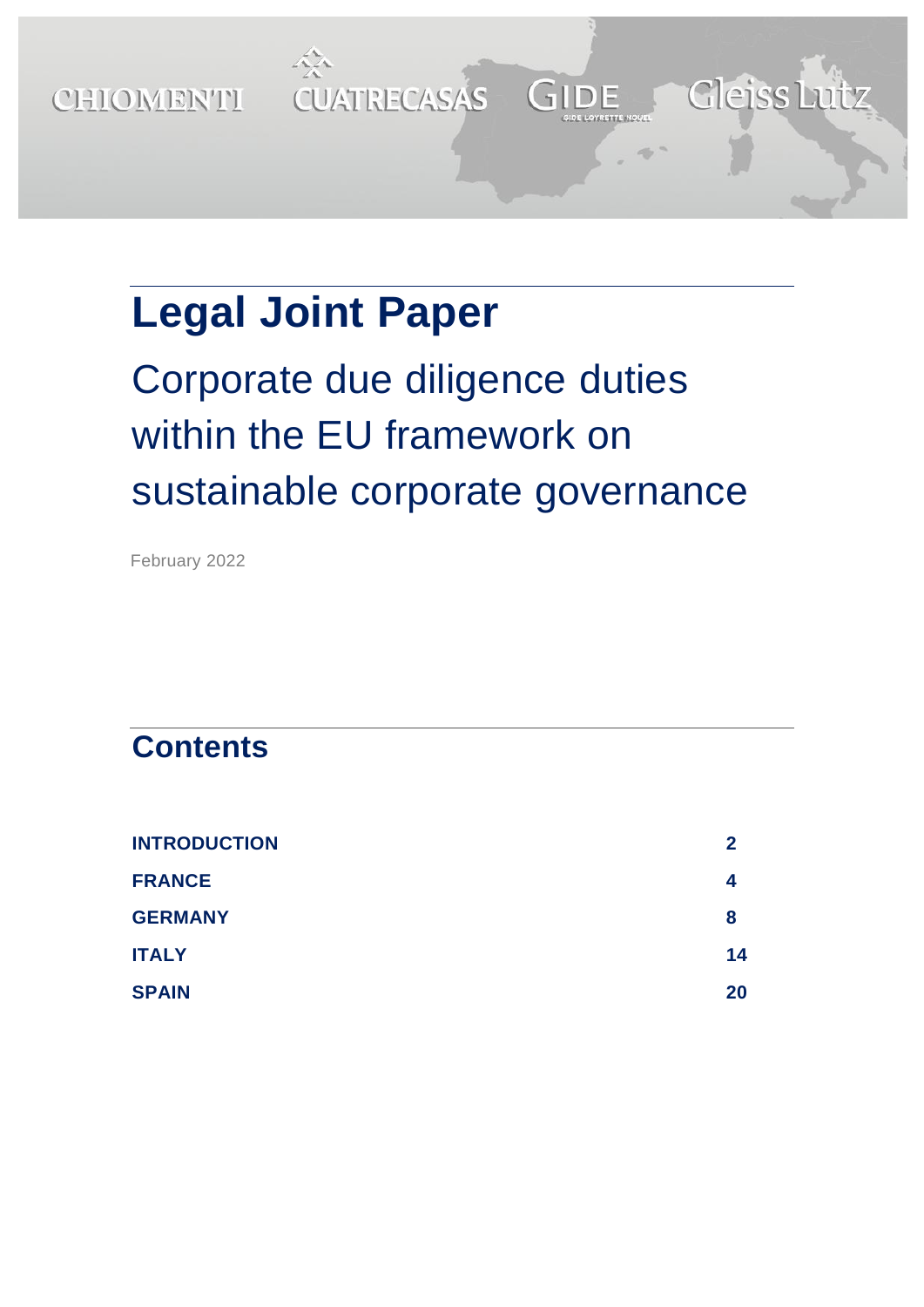# <span id="page-1-0"></span>**INTRODUCTION**

2011 OECD Guidelines for Multinational Enterprises refer to corporate due diligence as the process through which enterprises can identify, prevent, mitigate and account for how they address their actual and potential adverse impacts as an integral part of business decisionmaking and risk management systems.

Although there are many international benchmarks that companies can refer to in relation to the principles and practicalities of conducting corporate due diligence (1), there is currently no common legislation at EU level identifying general due diligence obligations, also in relation to the value chain. Indeed, the Non-Financial Reporting Directive (Directive 2014/95/EU - "NFRD", amending Directive 2013/34/EU) requires "public-interest entities" ("PIE")  $(2)$  exceeding, individually and/or at group level, certain dimensional criteria  $(3)$ , to include in the non-financial statement information on the due diligence processes implemented, "*to the extent necessary for an understanding of the undertaking's development*". However, the NFRD does not detail the reporting requirements of due diligence procedures, nor does it set out how they should be conducted (4).

In the light of the above, although a study highlighted that close to 45% of all surveyed companies within the scope of NFRD have implemented new due diligence processes on environmental or human rights matters as a consequence of the reporting obligations set forth in NFRD (5), several demands for review and [amendment/expansion] of the European framework on corporate due diligence have emerged (<sup>6</sup> ).

On 11 December 2019, within its communication on the European Green Deal, the European Commission announced its intention to review the NFRD as part of the strategy

<sup>(</sup> 1 ) *E.g*., in addition to the 2011 OECD Guidelines for Multinational Enterprises, the 2011 United Nations Guiding Principles on Business and Human Rights (UNGPs); the 2012 United Nations Global Compact, Save the Children and UNICEF Children's Rights and Business Principles; the 2013 UN Committee on the Rights of the Child General Comment No. 16; the recommendation CM/Rec(2016)3 of the Committee of Ministers to member States on human rights and business adopted on 2 March 2016; the 2018 OECD Due Diligence Guidance for Responsible Business Conduct; the 2017 ILO Tripartite Declaration of Principles Concerning Multinational Enterprises and Social Policy.

<sup>(</sup> 2 ) "Public-interest entities" means undertakings which are: (a) governed by the law of a Member State and whose transferable securities are admitted to trading on a regulated market of any Member State within the meaning of point (14) of Article 4(1) of Directive 2004/39/EC of the European Parliament and of the Council of 21 April 2004 on markets in financial instruments; (b) credit institutions as defined in point (1) of Article 4 of Directive 2006/48/EC of the European Parliament and of the Council of 14 June 2006 relating to the taking up and pursuit of the business of credit institutions, other than those referred to in Article 2 of that Directive; (c) insurance undertakings within the meaning of Article 2(1) of Council Directive 91/674/EEC of 19 December 1991 on the annual accounts of insurance undertakings; or (d) designated by Member States as public -interest entities, for instance undertakings that are of significant public relevance because of the nature of their business, their size or the number of their employees.

<sup>(</sup> 3 ) *I.e.* those PIE having, individually and/or at a group level, an average of at least 500 employees during the financial year and which, as of the balance sheet date, have exceeded at least one of the two following size limits: (a) balance sheet total: Euro 20,000,000; (b) net turnover: Euro 40,000,000.

<sup>(</sup> 4 ) However, it should be noted that the NFRD was supplemented by the European Commission 2017 Guidelines on non-financial reporting (2017/C 215/01) which, whilst not binding, established for the first time a common European approach to the content of corporate due diligence disclosures.

<sup>(</sup> 5 ) CEPS Study on the Non-Financial Reporting Directive – Final Report, November 2020, 114; however, the study pointed out that it is very difficult to disaggregate the effect of the NFRD from other factors that may drive changes in company policies and behavior.

<sup>(</sup> 6 ) For instance, in March 2019 the Responsible Business Conduct Working Group of the European Parliament presented its Shadow EU Action Plan on the implementation of the UNGPs, calling, amongst other things, for the adoption of mandatory due diligence for EU businesses and business operating within the EU. On 3 October 2019, over 80 NGOs and trade unions published a call on the European Commission "*for effective EU legislation that establishes a mandatory human rights and environmental due diligence framework*". In November 2019, the European Network of National Human Rights Institutions (ENNHRI) issued a statement to the new European Commission which recommends the development [and] adoption of an EU-level Action Plan on Business and Human rights which should include measures on a "*European Human Rights Due Diligence legislation*".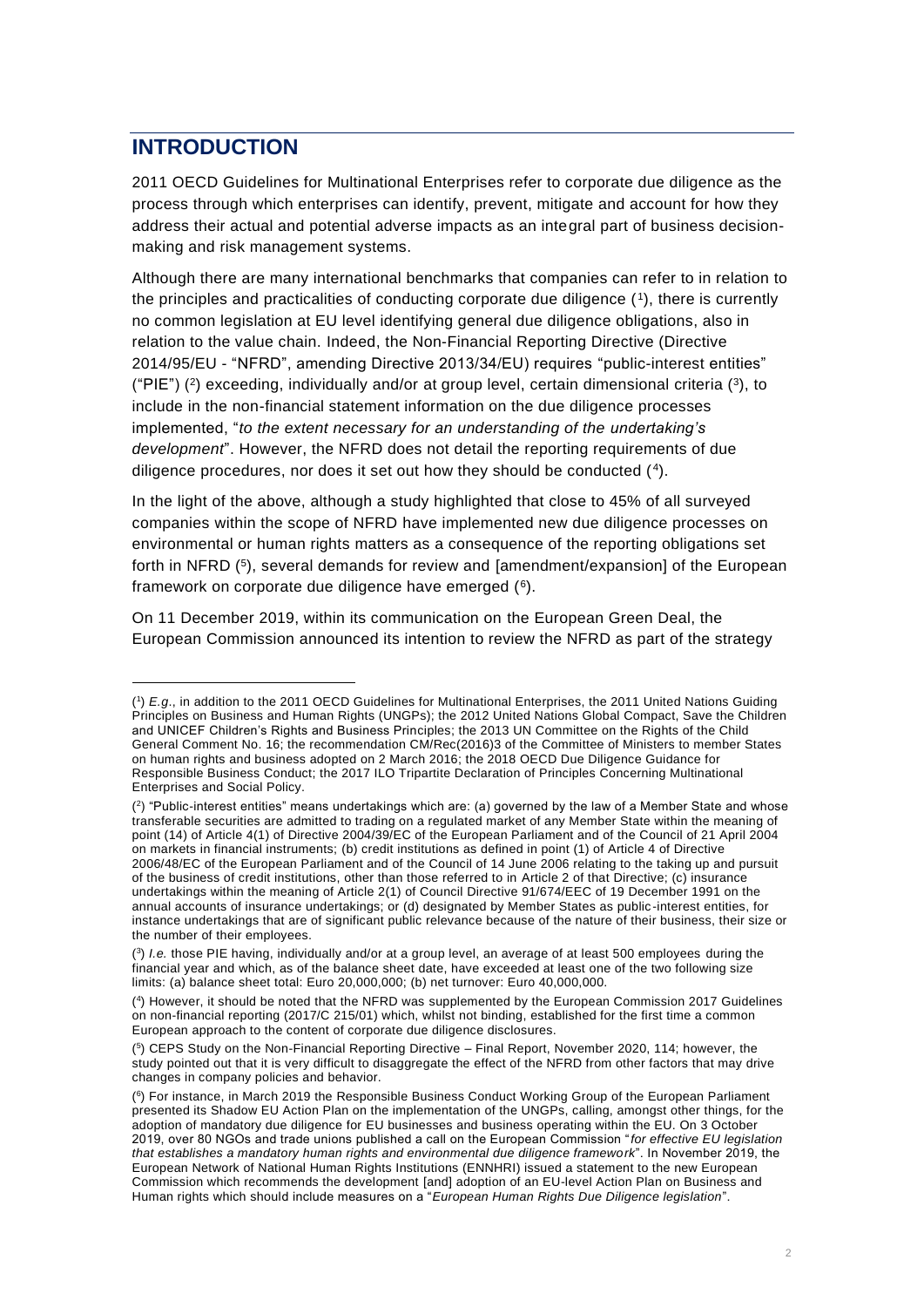to strengthen the foundations for sustainable investment. A public consultation, launched between February and June 2020, identified several shortcomings in the implementation of the NFRD, also relating to the content of corporate due diligence reporting requirements: the proposed review of the Directive (which will then be referred to as the Corporate Social Responsibility Directive – "CSRD") will therefore require in-depth description of the due diligence process implemented, the adverse impacts connected with the company's value chain, any actions taken and the result of such actions.

The CSRD proposal is also closely coordinated with other Commission initiatives, including in particular the "Sustainable corporate governance initiative", aiming at embedding sustainability in the corporate governance framework and fostering behavioral change in companies by addressing issues such as due diligence for environmental and human rights impacts ( 7 ). With the aim of influencing such initiative, on 10 March 2021 the European Parliament adopted a legislative own initiative resolution recommending to the Commission to initiate a legislative proposal on corporate due diligence and corporate accountability. Such resolution notes that, whereas the Union has already adopted due diligence legislation for specific sectors – such as the Conflict Minerals Regulation, the Timber Regulation, the Forest Law Enforcement, Governance and Trade (FLEGT) Regulation and the Anti-Torture Regulation – the lack of a joint Union-wide approach may lead to less legal certainty when it comes to business prerogatives and to imbalances in fair competition, which would in turn disadvantage undertakings that are proactive regarding social and environmental matters.

In the annex to the resolution, the European Parliament proposed a draft directive which, *inter alia*: (i) provides for the obligation of Member States to establish rules requiring large companies and publicly listed and high-risk companies to conduct effective due diligence regarding potential or actual adverse impacts of their operations, value chains (<sup>8</sup>) and business relationships on human rights, the environment, and good corporate governance; (ii) requires companies to publicly disclose their due diligence strategy, engage with stakeholders and implement an adequate grievance mechanism that stakeholders can use to voice their concerns, and provide means of remediation for harm done; (iii) requires Member States to establish an adequate supervision system and provide for proportionate sanctions, within the ordinary civil liability regime.

Considering the above, the purpose of this joint paper is to provide, in the light of the evolving European regulatory scenario, an overview of the current and potential *status* of legislation and case law in France, Germany, Italy and Spain.

<sup>(</sup> 7 ) See [https://ec.europa.eu/info/law/better-regulation/have-your-say/initiatives/12548-Sustainable-corporate](https://ec.europa.eu/info/law/better-regulation/have-your-say/initiatives/12548-Sustainable-corporate-governance_en)[governance\\_en.](https://ec.europa.eu/info/law/better-regulation/have-your-say/initiatives/12548-Sustainable-corporate-governance_en)

<sup>(</sup> 8 ) Meaning all activities, operations, business relationships and investment chains of an undertaking, including entities with which the undertaking has a direct or indirect business relationship, upstream and downstream, and which either: (a) supply products, parts of products or services that contribute to the undertaking's own products or services, or (b) receive products or services from the undertaking.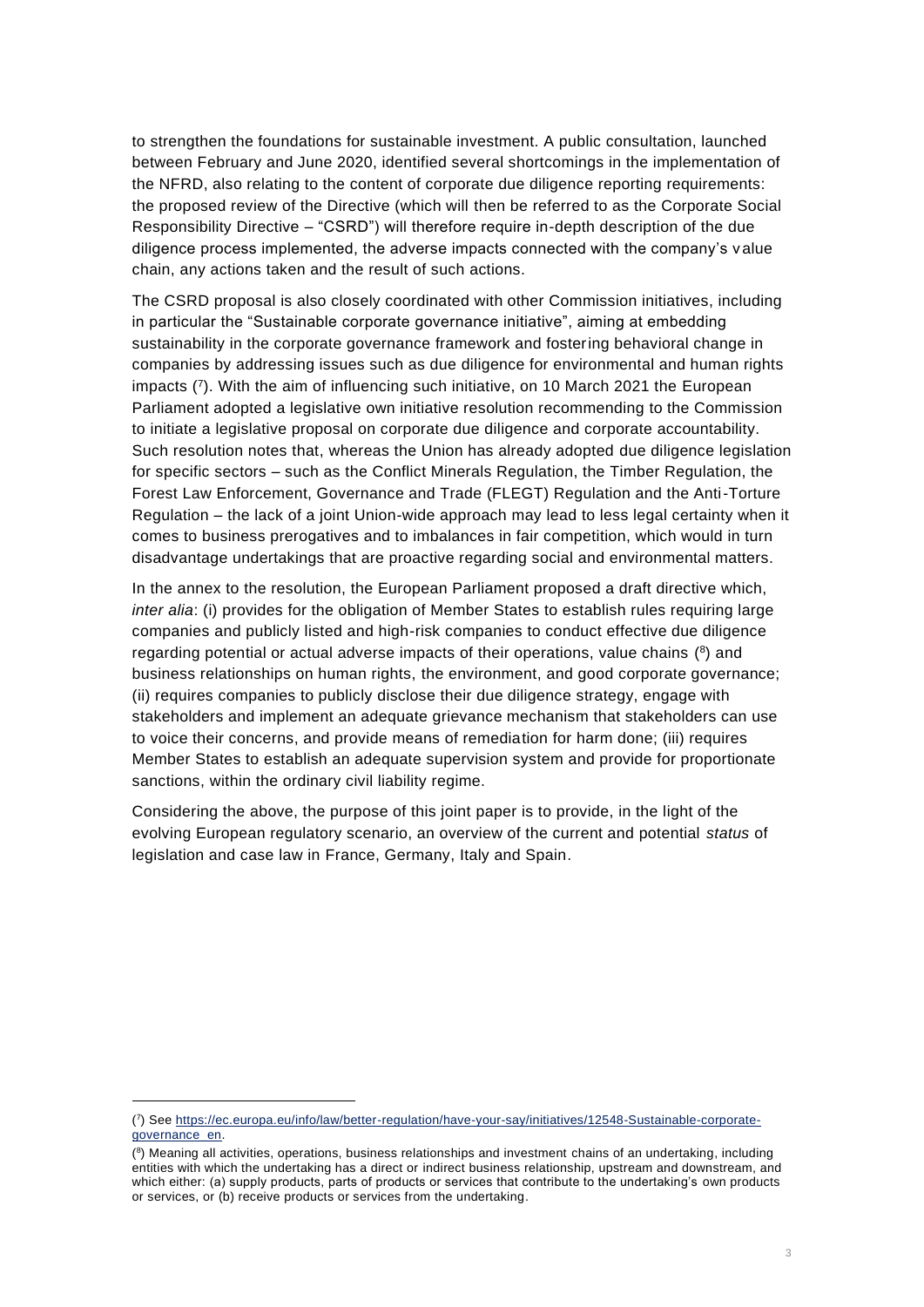# <span id="page-3-0"></span>**FRANCE**

#### **1. What rules apply to corporate due diligence?**

The Law n°2017-399 dated March 27, 2017 on the Duty of Vigilance of parent companies (*Loi relative au devoir de vigilance des sociétés mères et des entreprises donneuses d'ordre*) created the obligation, for companies meeting certain thresholds (see point 2.) to draw up an effective Duty of Vigilance plan (hereinafter the "Plan"). Companies must publish their Plan in their annual management report.

These companies, regardless of their activities or revenues, are required to establish and implement a Plan, which must contain measures to identify relevant risks, and prevent serious impacts:

- on human rights and fundamental freedoms,
- on the health and safety of persons, and
- on the environment.

The Law does not provide for a definition of these notions. Parliamentary works preceding the adoption of the Law refer to French constitutional norms and European and international conventions including:

- The Universal Declaration of Human Rights of December 10, 1948;
- The International Covenant on Civil and political Rights of December 16, 1966;
- The European Convention on Human Rights November 4, 1950;
- The Charter of Fundamental Rights of the European Union December 7, 2000.

Scholars also suggest referring to OECD Guidelines for Multinational Companies, the UN Guiding Principles on Human Rights and the Tripartite declaration of principles concerning multinational enterprises and social policy.

Before this law was enacted, French companies did not have any specific legal obligations in terms of duty of vigilance. However, certain laws or regulations indirectly encouraged companies to adopt and implement due diligence policies and procedures in the fields of environment and human rights. First, and even before the NFRD was implemented in France in 2017 by the ordinance n° 2017-1180 of July 19, 2017, French companies meeting certain criteria had to publish non financial information on a yearly basis in their annual report. Since the implementation of the NFRD, French public interest entities, but also some other types of French companies, in particular non listed companies with more than 500 employees and either a balance sheet total of more than Euro 100 million or a net turnover of more than Euro 100 million, must include in their annual management report a nonfinancial performance statement (*déclaration de performance extra-financière* or "*DPEF*") which addresses how the company takes into account the environmental and social consequences of its activities. Reference can be made in the DPEF to the Plan established pursuant to the Duty of Vigilance Law.

In 2005, an environment charter (*Charte de l'Environnement*) was incorporated to the French Constitution, pursuant to which any person, including companies, shall participate in the preservation and improvement of the environment.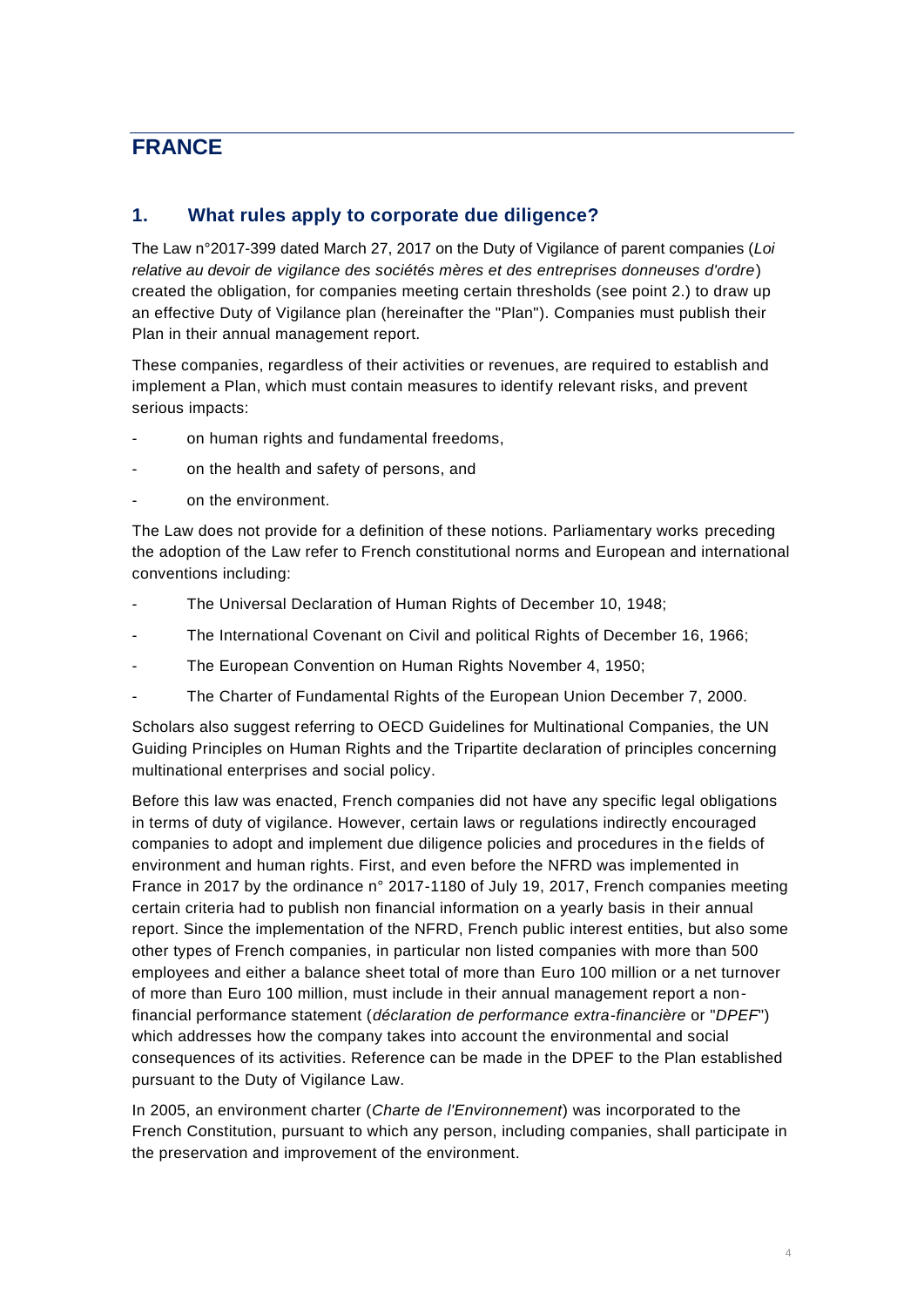Finally, on May 22, 2019, the French Parliament adopted the PACTE Law which, among other things, amended selected provisions of the French Civil and Commercial Codes to expressly address consideration of social and environmental issues in the management of French companies. More specifically:

- Articles 225-35 and 225-64 of the French Commercial Code were amended to state that corporate and management boards must consider social and environmental issues in relation to their managerial duties.

- Article 1833 of the French Civil Code was amended to indicate that corporations must be managed in their own corporate interests, not just those of their shareholders, taking into consideration social and environmental issues that relate to their business operations. Although this provision is construed as an obligation to examine these issues in the decision-making process, and not necessarily to opt for the most socially - or environmentally - friendly option, it is seen as reinforcing the duty for the management to put in place adequate processes in the company to identify, assess and conduct analysis of the social and environmental impact of their decisions.

Article 1835 of the French Civil Code was amended to permit corporations to include in their bylaws a "fundamental purpose" or "raison d'être", consisting of the justification of the corporation's contribution to society, to be taken into consideration in the conduct of its business. Adopting a raison d'être enhances the duty for the management of the company to ascertain that the company complies in its strategy and operations with certain principles, at least those included in its raison d'être.

Article L210-10 of the French Commercial Code also permits companies to use the newly created label of "mission led companies" (*société à mission*), provided they adopt a raison d'être, set one or more social or environmental objectives in furtherance thereof and create a mission committee that verifies the pursuit of these objectives by the company. Adopting this label also reinforces the above mentioned obligation.

#### **2. What is the scope of the regulation?**

The French Corporate Duty of Vigilance Law only applies to companies:

whose head office is in France and which have at least 5,000 employees in France (directly or employed by their subsidiaries); or

whose head office is in France, and which have at least 10,000 employees globally (directly or employed by their subsidiaries),

which have a legal form of *sociétés anonymes, sociétés en commandite par actions or sociétés par actions simplifiées*, even if they are subsidiaries of a foreign company.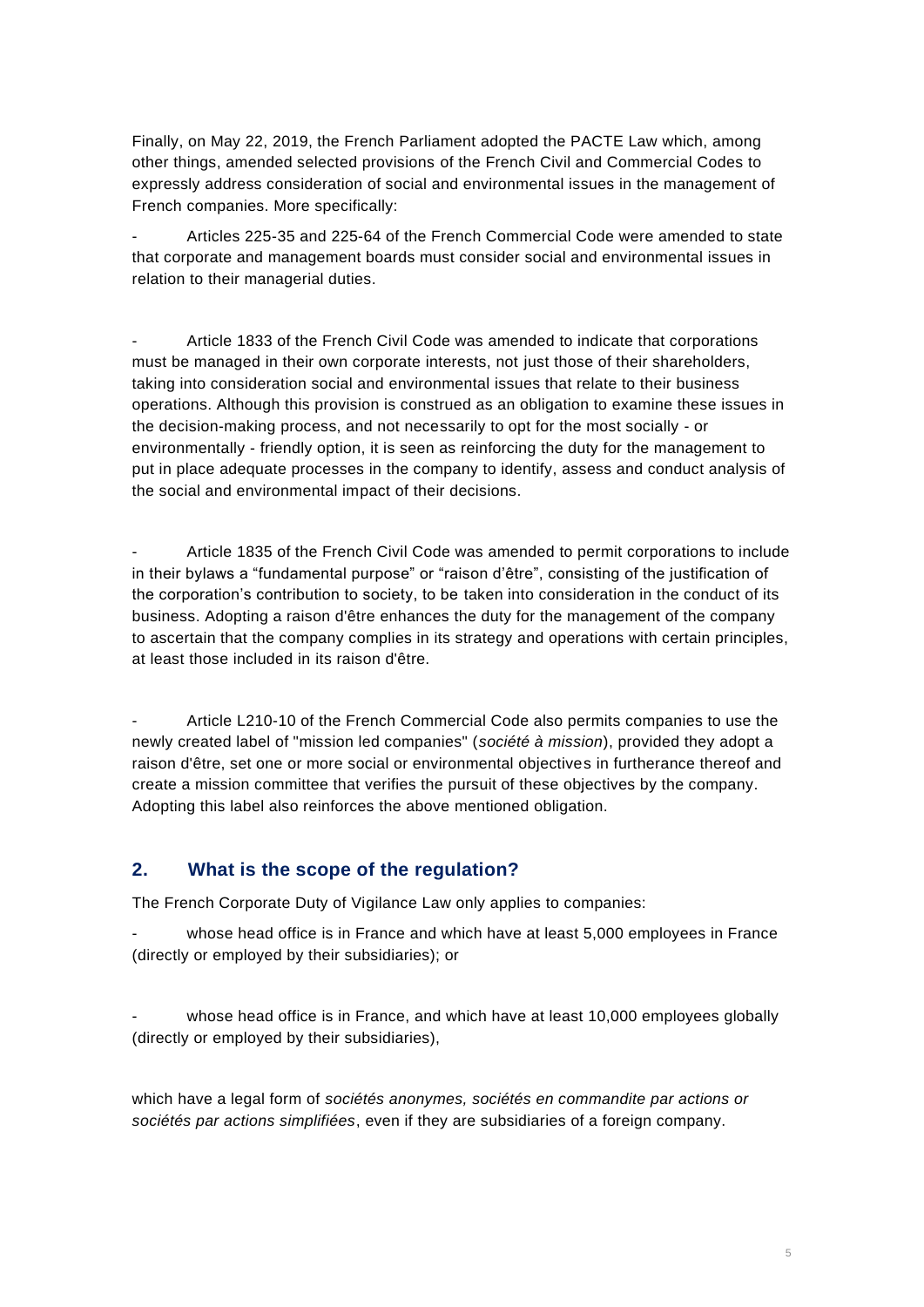According to the Law, the Plan must cover risks that may arise from the operations of the company, and from any companies it controls.

The Plan shall also identify risks arising from the operations of subcontractors and suppliers with whom the company has an established commercial relationship, where these operations derive from this relationship.

# **3. What measures and best practices can be adopted to implement corporate due diligence duties?**

The Plan includes the following measures:

a mapping document identifying, analyzing and ranking the risks;

- procedures to assess the situation of the company's subsidiaries, subcontractors and suppliers in view of these risks;

- appropriate actions to mitigate risks and prevent serious violations;
- a whistleblowing and reporting mechanism focusing on these risks; and
- a monitoring scheme to assess the efficacy of measures implemented.

Apart from these obligations resulting from the Duty of Vigilance Law, the increasing importance of ESG issues has led many companies to adopt best practices such as creating a specific CSR or ESG committee at board level, creating a committee of stakeholders to improve the dialogue between the company and its stakeholders, defining appropriate KPIs and improving risk management processes, allocating resources to the training of employees and directors and including non financial criteria in the top management variable remuneration. This also includes adopting an ethics code, and inserting in contracts with suppliers or subcontractors appropriate provisions or have them sign a charter whereby they undertake to comply with various principles in terms of environment, health, social and human rights.

# **4. What are the enforcement measures and consequences in case of violation?**

In the event of a failure to draft, publish or effectively implement its Plan, any individual or legal entity with a "legitimate interest" may give the company formal notice to comply with its obligations. At the end of a three-month period following the formal notice, if the company has failed to comply with its obligations, the court may order it to do so under penalty.

The company's civil liability may also be engaged, for failure to comply with the provisions of the Duty of Vigilance Law. Courts may order the company to compensate for the harm that would have been avoided by performance of the vigilance obligations.

There have been, to our best knowledge, five actions initiated before French courts against companies on the basis of the Duty of Vigilance Law, all of which are still ongoing. The five actions aim at compelling the companies to comply with their duty of vigilance and one also seeks the civil liability of the company. These actions are fairly recent and no decision on the merits has been rendered yet.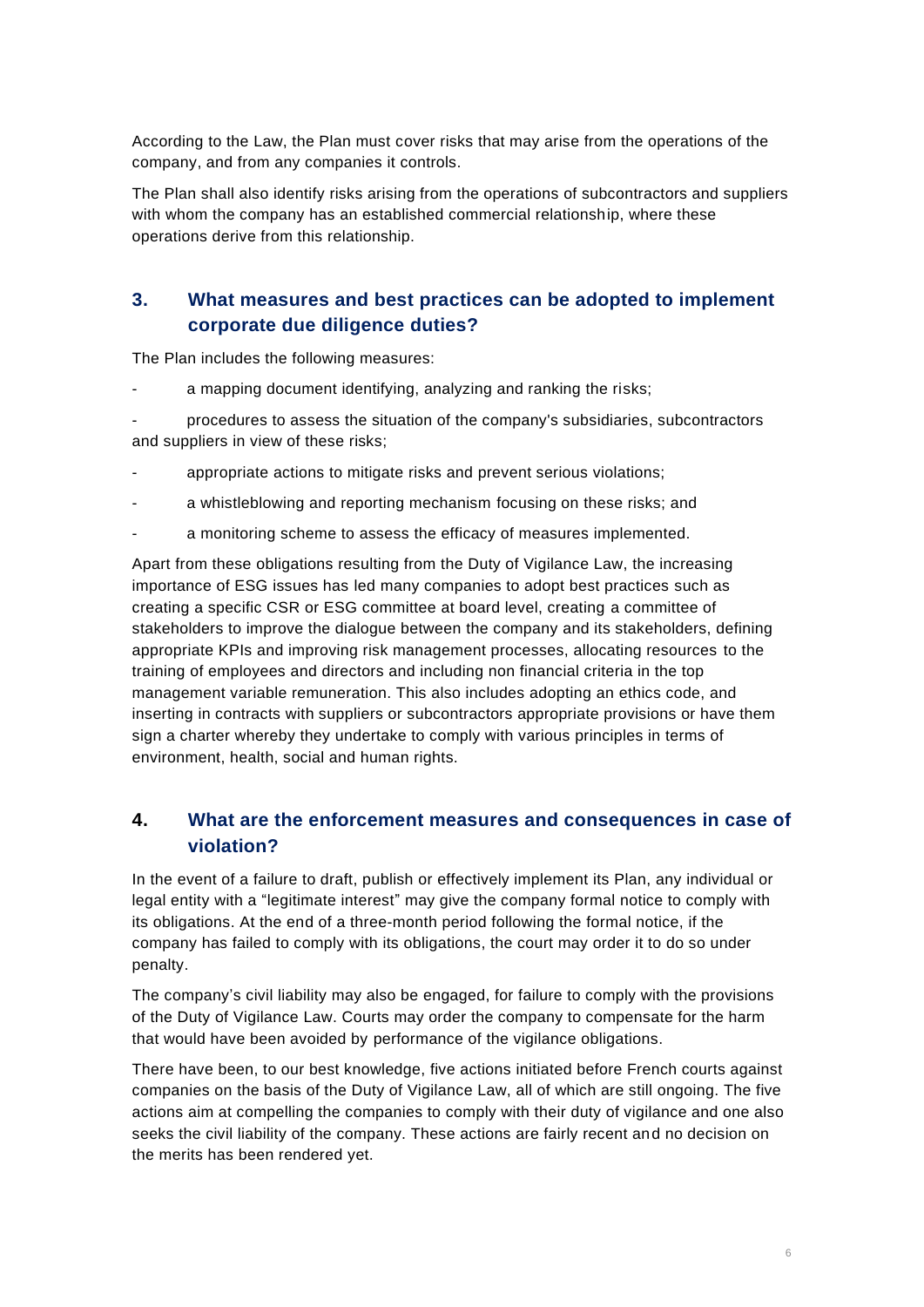For example, a French Energy Group is being sued on the allegation that it has not consulted nor obtained informed consent from the indigenous community affected by the company's planned wind farm project in Mexico. The lawsuit seeks suspension of the company's wind farm until it complies with its duty of vigilance. A French retail Group is being sued on the basis of alleged violations with respect to the company's supply chain practices including purchasing from farms involved in deforestation in South America. A lawsuit has also been brought before the court against a French oil company, on the basis that it would be failing to limit its carbon emissions or to mitigate the effects of climate change caused by its operations, and that its climate change plan would fall short of the goals set out in the 2015 Paris Agreement.

More recently, the French Law n° 2021-1104 dated August 22, 2021 known as the "Climate Law" recently introduced a new sanction. The law provides for the exclusion of companies in breach of their vigilance obligations from specific public procurement proceedings. These provisions have not, however, entered into force as the implementation decree allowing it has not been published yet.

For further information, please get in touch with the following or your usual Gide contact:

**Didier Martin** – Partner, Mergers & Acquisitions / Corporate +33 (0)1 40 75 29 03 [martin@gide.com](mailto:martin@gide.com)

**Sophie Scemla** – Partner, Litigation +33 (0)1 40 75 61 95 [sophie.scemla@gide.com](mailto:sophie.scemla@gide.com)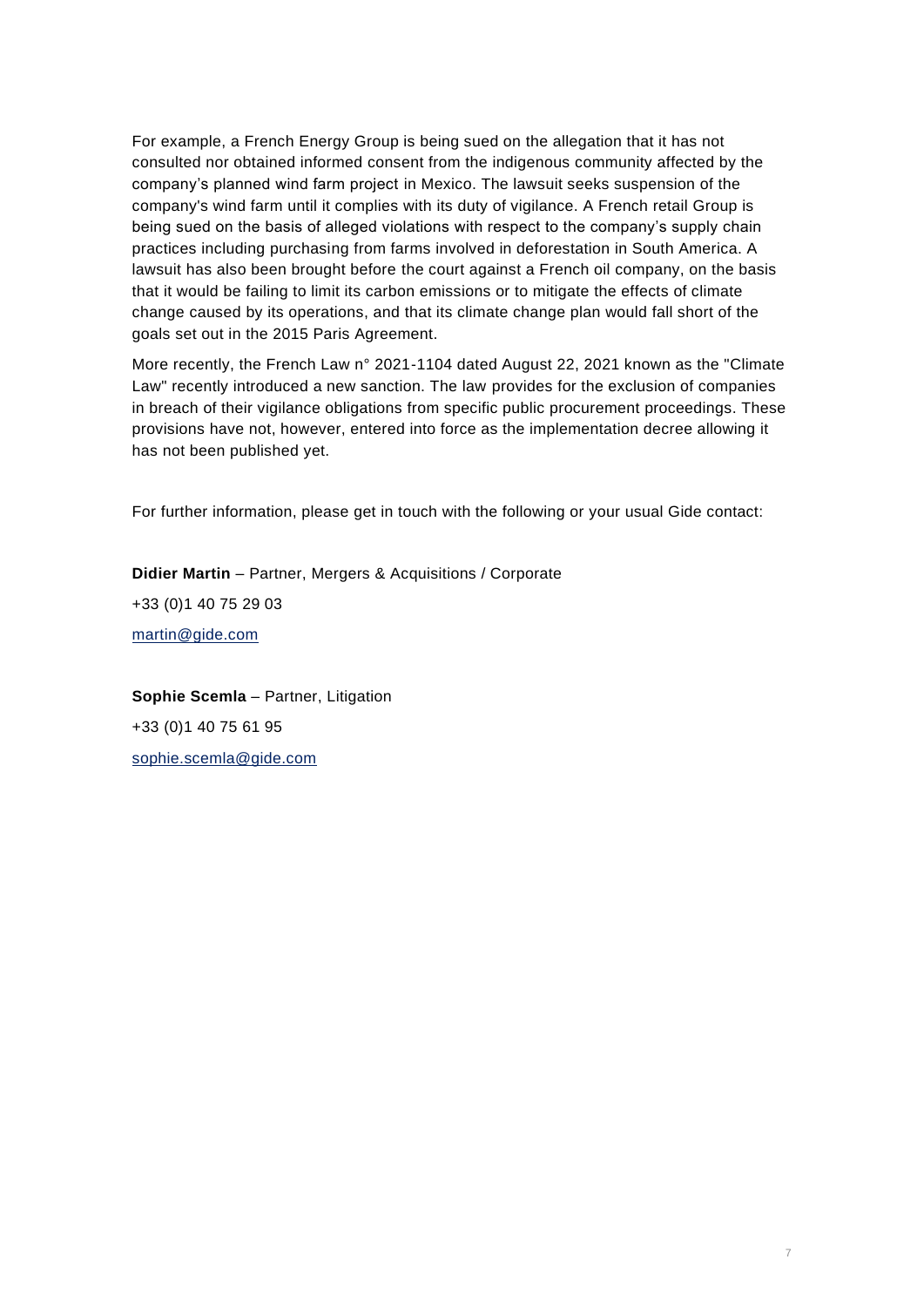# <span id="page-7-0"></span>**GERMANY**

### **1. What rules apply to corporate due diligence?**

Currently, corporate due diligence is regulated only in highly specific industries (.e.g., the EU Timber Regulation and the Conflict Mineral Regulation and the respective transformation acts in Germany). However, in 2021, the German Parliament passed the **Supply Chain Act** (*Lieferkettensorgfaltspflichtengesetz*), which will come into force on 1 January 2023. It addresses negative impacts on human and environmental rights caused by global supply chains.

The overall *ratio* of the Supply Chain Act is to prevent human rights or environmental risks and to stop the violation of human rights or environmental obligations.

Generally speaking, the Supply Chain Act requires companies to make appropriate efforts to secure that there are no violations of specific human or environmental rights in their own business operations and in the supply chain. Obligations under the Supply Chain Act are mere "best effort obligations", i.e., they do not require companies actually to achieve prevention of human rights violations, but **to do their best to prevent** such violations.

A human rights or environment related obligation is violated if one of the following prohibitions has been breached;

- Employee protection
	- Prohibition of child labour,
	- prohibition of the employment of persons in forced labour and prohibition of slavery,
	- prohibition of disregard for occupational health and safety,
	- prohibition of disregard for freedom of association,
	- prohibition of unequal treatment in the employment relationship and
	- prohibition of the withholding of a fair wage.
- Protecting of livelihoods
	- Prohibition of contamination of soil, air and water and
	- prohibition of unlawful eviction.
- Protection against the use of security forces
	- Prohibition of the use of security forces that, in the absence of instruction or control, violate the prohibition of torture, inflict injury to life, or interfere with the freedom of association and freedom of organization.
- General clause
	- Serious violations of other legal positions protected under the ICCPR, the ICESCR and under Core Conventions of the ILO.
- Environmental-related prohibitions
	- Prohibition of the production of mercury-added products and the use of mercury in manufacturing processes,
	- prohibition of the production and use of certain chemicals, and
	- prohibition against export and import of poisonous waste.
	- There is no general clause regarding the protection of legal positions protected under environmental treaties.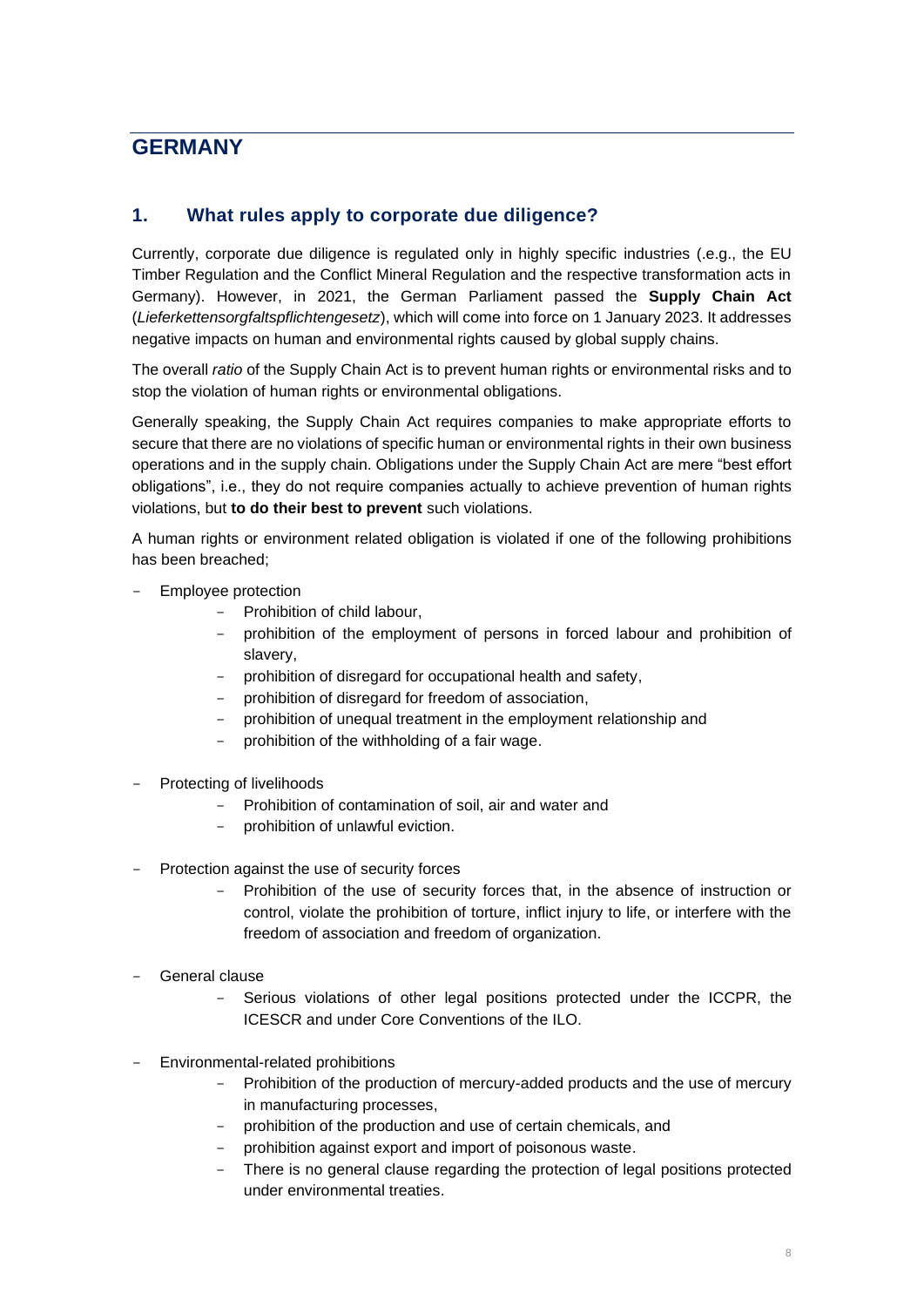These prohibitions are based on international treaties, such as the International Covenant on Civil and Political Rights (**ICCPR**), the International Covenant on Economic, Social and Cultural Rights (**ICESCR**), the Core Conventions of the International Labour Organization (**ILO**) with regard to human rights and, on the other hand, the Stockholm Convention or the Basel Convention with regard to environmental rights.

In order to achieve the purpose of the Supply Chain Act – prevention of human rights and environmental risks in supply chains – the Supply Chain Act provides for a number of **due diligence obligations** for companies. Such due diligence obligations can include the implementation of risk-analysis systems (see a.), prevention/remedial-measures (see b.), a risk-management (see c.), compliance with documentation and reporting obligations (see d.) as well as the establishment of a complaints procedure (see e.).

The Supply Chain Act implements a "tiered" system of due diligence obligations. The obligations apply without restriction to the company's own business operations and to direct suppliers (so-called "tier 1 suppliers"). The due diligence obligations apply to a limited extent to indirect suppliers (so-called "tier 2 suppliers") (see f.).

#### **a. Risk analysis and risk management**

Companies have to implement appropriate risk management and risk analysis processes in their business operations. As the basic step of their corporate due diligence system, they have to conduct a risk analysis to determine which measures they have to take in order to ensure compliance with the prohibitions set out in the Supply Chain Act. Such risk analysis has to be carried out on an annual basis and when appropriate (i.e., in relation to the occurrence of events that disclose new or increasing risks).

In this regard, the legislator proposes a two-step procedure: Firstly, it will usually be appropriate to cluster risk factors within a company's business operations categories, e.g., business areas, locations, (countries of origins of) products or political framework conditions. Secondly, detected risks should be evaluated and prioritized based on nature and scope of the anticipated risk.

#### **b. Human rights declaration**

In addition, companies have to adopt a human rights declaration on their overall human rights strategy. This human rights declaration has to be issued by the management of the company.

#### **c. Preventive measures/remedial measures**

Once risks have been detected, companies have to take appropriate preventive and remedial measures, that in the best case end the violation. For example, on the basis of the Supply Chain Act, violations of direct suppliers can oblige companies, as *ultima ratio*, to terminate their business relationship and their respective agreements. Typical measures to prevent such violations would be, e.g., the implementation of codes of conduct, the selection of reliable suppliers and ongoing supplier monitoring, or the implementation of training courses. In addition, it is material for the prevention or remediation of human rights risks to appoint a human rights officer.

#### **d. Documentation and reporting requirements**

Companies are subject to an **internal documentation obligation** and an **external reporting obligation**. The purpose of such due diligence obligations is to enable the competent authority to monitor compliance with the provisions of the Supply Chain Act.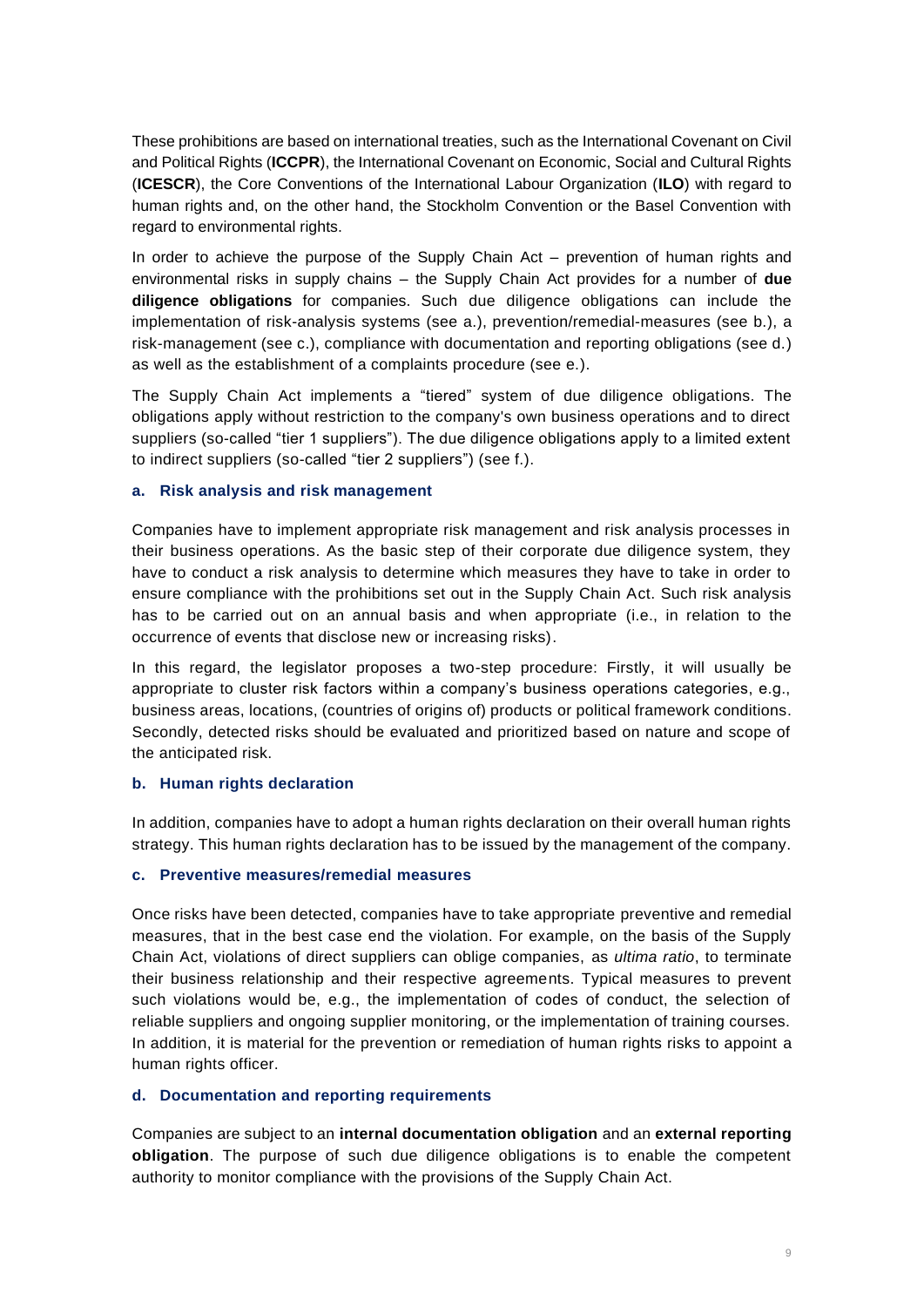First, companies are obliged to issue a declaration of principles which defines the corporate human rights strategy. They are also obliged to document internally whether and how they fulfil their due diligence obligations. This is accompanied by an obligation to retain the relevant documentation for a period of at least seven years. Finally, companies must publish an annual report on the company's website on existing human rights and environment related risks and whether supply chain obligations have been violated. The report also has to describe preventive and remedial measures companies have taken and evaluate the effectiveness of such measures. However, in doing so, companies are not obliged to disclose business and trade secrets.

The report shall be submitted to the Federal Office of Economics and Export Control.

#### **e. Complaints procedure**

Companies have to implement an appropriate complaints procedure (including respective rules of procedure) internally or can make use of external complaints systems and grant access to such complaints procedure in a comprehensible and barrier-free manner. In addition, the Supply Chain Act provides that whistleblowers enjoy confidentiality and must not become the victim of reprisals.

#### **f. Implications regarding inidirect suppliers**

As mentioned above, the Supply Chain Act provides for a "tiered" system of obligations. Therefore, due diligence obligations are less strict with regard to indirect suppliers compared to direct suppliers. In particular, the company merely has to carry out a risk analysis and initiate preventive or remedial measures in case there are factual indications that a human rights obligation or environmental obligation has been violated. Most importantly, companies do not have to identify any risks preventively. The specific preventive and remedial measures companies have to take regarding indirect suppliers are also less strict than those in its own business area or regarding direct suppliers. The termination of business relations, for example, is not compulsory regarding the supply chain relationship with indirect suppliers.

#### **2. What is the scope of the regulation?**

Companies having their head office, administrative seat or statutory seat in Germany or companies that have a branch office in Germany are included within the scope of application of the Supply Chain Act. In addition, certain headcount thresholds have to be met, i.e., from 1 January 2023 companies with at least 3,000 employees and from 1 January 2024 companies with at least 1,000 employees are subject to the Supply Chain Act. Group companies are included within the calculation of employees.

Even though companies with fewer employees are not directly addressed by the Supply Chain Act, they may still be affected, since large companies will be obliged to pass on their obligations under the Supply Chain Act to other business partners in the upstream supply chain. Suppliers that are economically dependent on large companies will in practice have to accept their terms and conditions and / or their code of conduct in order to maintain their business relationship.

According to the German government, it is expected that the Supply Chain Act will (directly) cover approximately 2900 companies from 2024 onwards.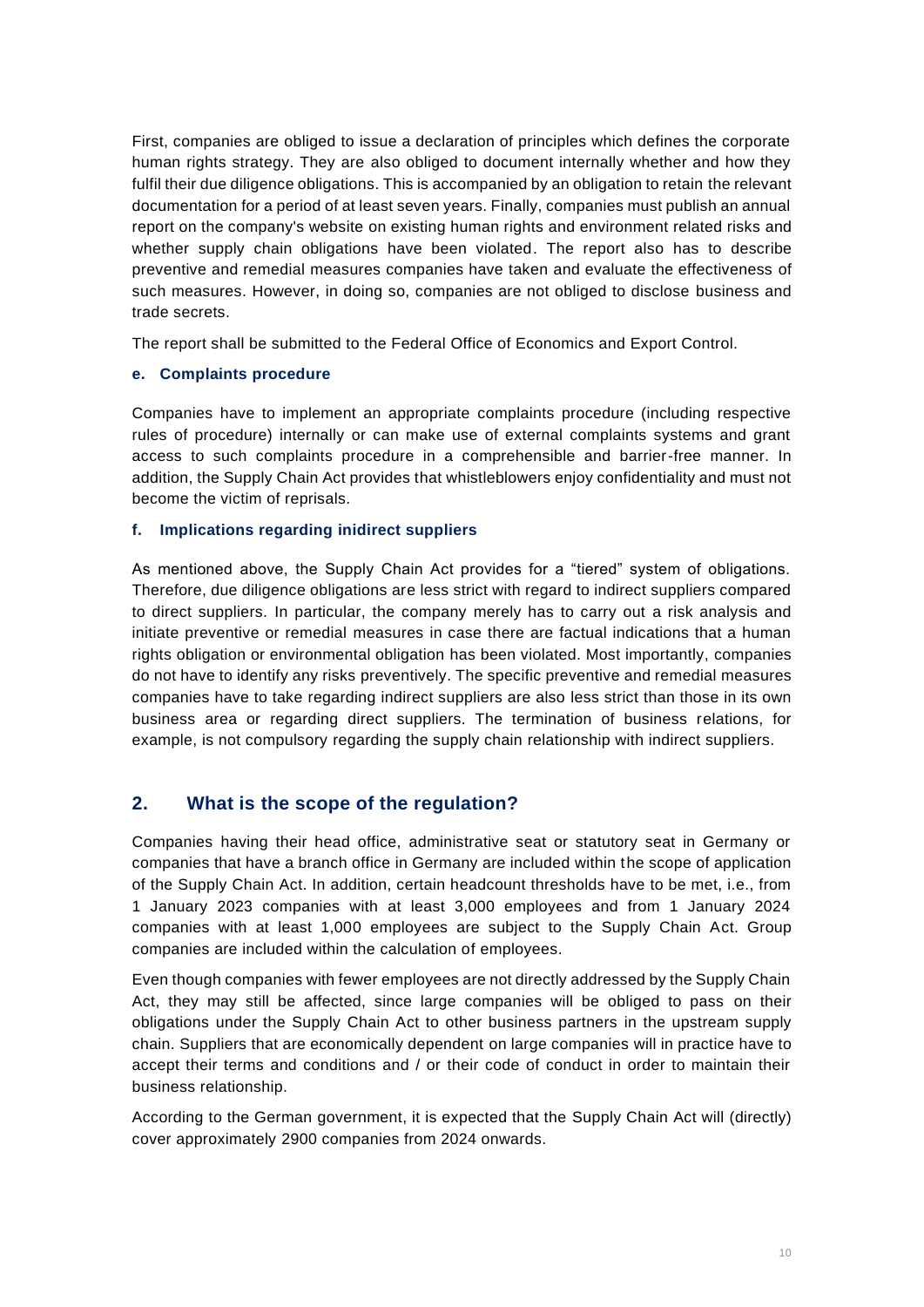#### **3. What measures and best practices can be adopted to implement corporate due diligence duties?**

As the Supply Chain Act has not yet come into force, it naturally is too early to speak of best practices. Therfore, best practices may evolve after the Supply Chain Act comes into force. In addition, administrative rules or guidelines will be introduced by the competent authorities in order to put the often vague provisoins of the Supply Chain Act into more concrete terms. However such administrative rules or guidelines have not yet been published. In addition, the Supply Chain Act explicitly obliges the Federal Office of Economics and Export Control to support companies in complying with the due diligence obligations and providing such support.

Nonetheless, taking into consideration that the Supply Chain Act will enter into force rather soon and the implementation of processes may take considerable time, companies are recommended to prepare to implement the following measures:

- Implementation of a risk analysis and risk management system (see 1, a.).
- Investigation and evaluation of existing contracts, especially with tier one suppliers, including possible renegotiation of certain clauses or even contracts,
- examination of internal company guidelines and processes,
- appointment of a human rights officer,
- implementation of a code of conduct or terms and conditions that guarantee compliance with the Supply Chain Act and
- drafting of a declaration of principles concerning the company's human rights strategy (see 1. d.).

## **4. What are the enforcement measures and consequences in case of violation?**

The Supply Chain Act expressly states that it does not intend to set out new claims for civil law liability apart from general civil law principles (see a.). The legislator emphasises that the central instruments to enforce the Supply Chain Act shall be administrative and administrative offence law. Accordingly, the Supply Chain Act provides for extensive administrative enforcement mechanisms by the authorities (see b.) and postulates a strict sanctions regime (see c.).

#### **a. Civil enforcement**

The Supply Chain Act provides that a breach of the obligations under this Act shall not give rise to civil liability. However, civil liability established independently of this Act is expressly unaffected.

Civil law actions could firstly come from customers claiming a material defect, challenging sales contracts due to fraudulent misrepresentation or asserting claims arising from precontractual liability. Secondly, claims in relation to suppliers are conceivable, e.g. recourse claims for reputational damage on a contractual basis or contractual termination rights in the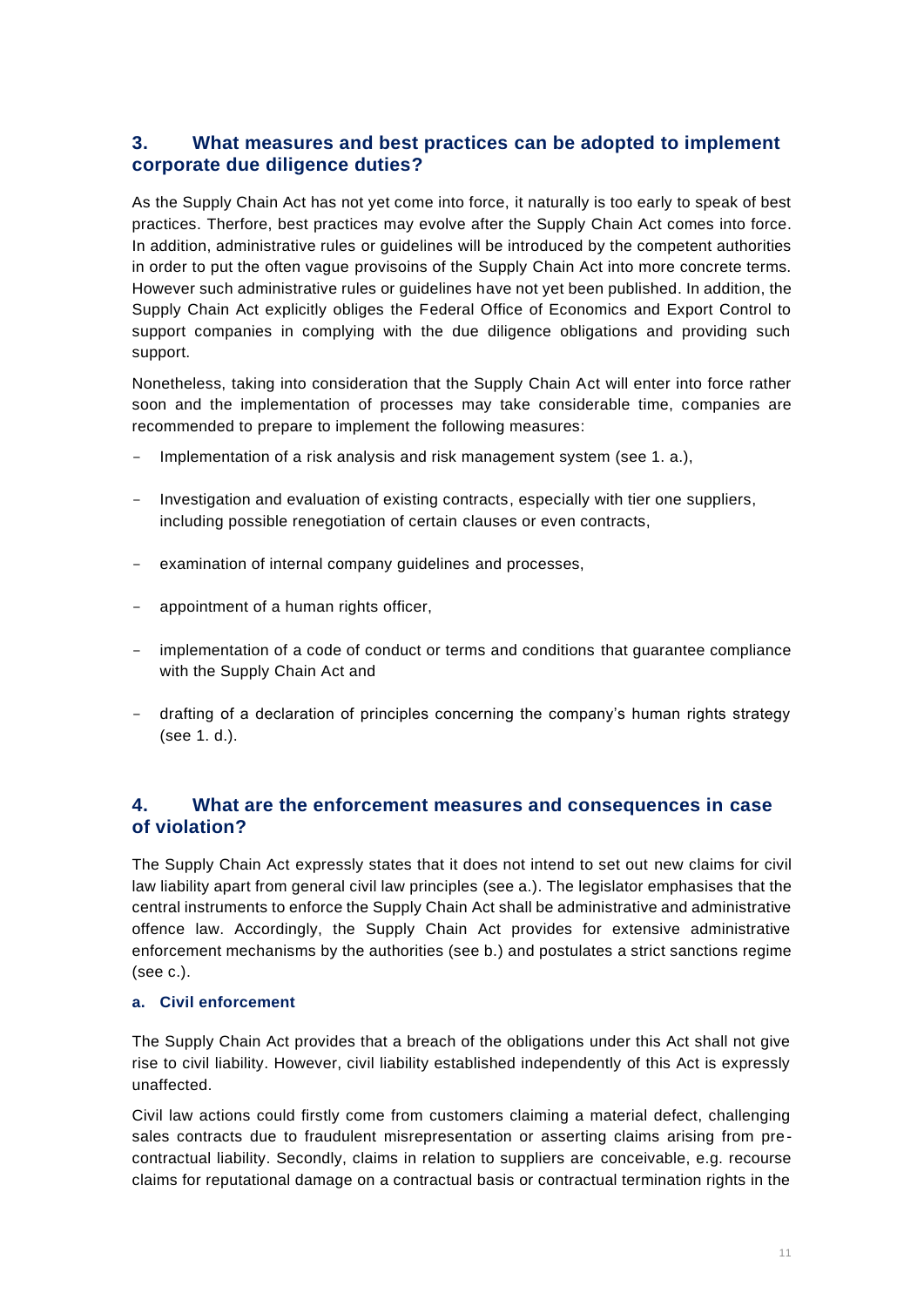event of violations. Thirdly, competitors could sue for injunctive relief, removal and damages due to inaccurate reporting. Finally, claims by third parties are conceivable, especially from general tort liability if corresponding duties of care have been violated.

Violations of obligations under the Supply Chain Act can be brought in front of German courts. However, since the facts of the case regularly cross national borders, the question arises as to the applicable law. The relevant conflict of laws rule for claims under tort law is in principle Article 4 of the Rome II Regulation. This means that the law of the country in which the damage occurred, is generally applicable.

The Supply Chain Act provides that a person who claims to have been injured in a preponderantly protected legal position may authorise a domestic trade union or nongovernmental organisation to bring proceedings to enforce his rights. This is particularly important against the background of a growing "claims industry" in Germany. This often works according to the business model of "no risk but chance" approach - collecting fees via legal expenses insurance, whereby the prospects of success are often of secondary importance. The costs and effort for the defence in such cases can be enormous and even if the lawsuit is dismissed, there is only partial compensation on a small scale. Examples include the automotive industry (exhaust emissions), cartel violations, interest claims against credit institutions, misinformation on the capital market, revocation clauses of car financing loans, etc.

#### **b. Administrative enforcement**

The competent authorities investigate human rights violations *ex officio* or upon application of affected persons. Therefore, the authorities monitor the annual human rights reports of companies as a starting point (see 1. d)).

In case of detected incidents of non-compliance with the Supply Chain Act, authorities are entitled to order improvement measures and, specifically, may issue orders to prevent or remedy breaches of due diligence (while having broad discretion to determine individual measures), enter company premises or order the disclosure of certain documents to gather information in this regard.

Therefore, the enforcement mechanism of the Supply Chain Act combines instruments of administrative control and private self-control.

#### **c. Sanctions regime**

The Federal Office of Economics and Export Control can impose fines if companies have not or not sufficiently observed the due diligence requirements. Negligence is sufficient to constitute an infringement. Companies may face administrative fines of up to Euro 8 million or up to 2% of the company's worldwide annual turnover. Serious non-compliance may also result in exclusion from public procurement for a maximum period of three years. <sup>9</sup> The respective company will also be added to the German competition register. Thus, the affected company can no longer enter into agreements with public sector partners. This can lead to a severe loss in profit and sales, dependent on the customer structure of the affected company.

<sup>9</sup> The exclusion from public procurement requires a legally established violation with a fine of at least Euro 175,000.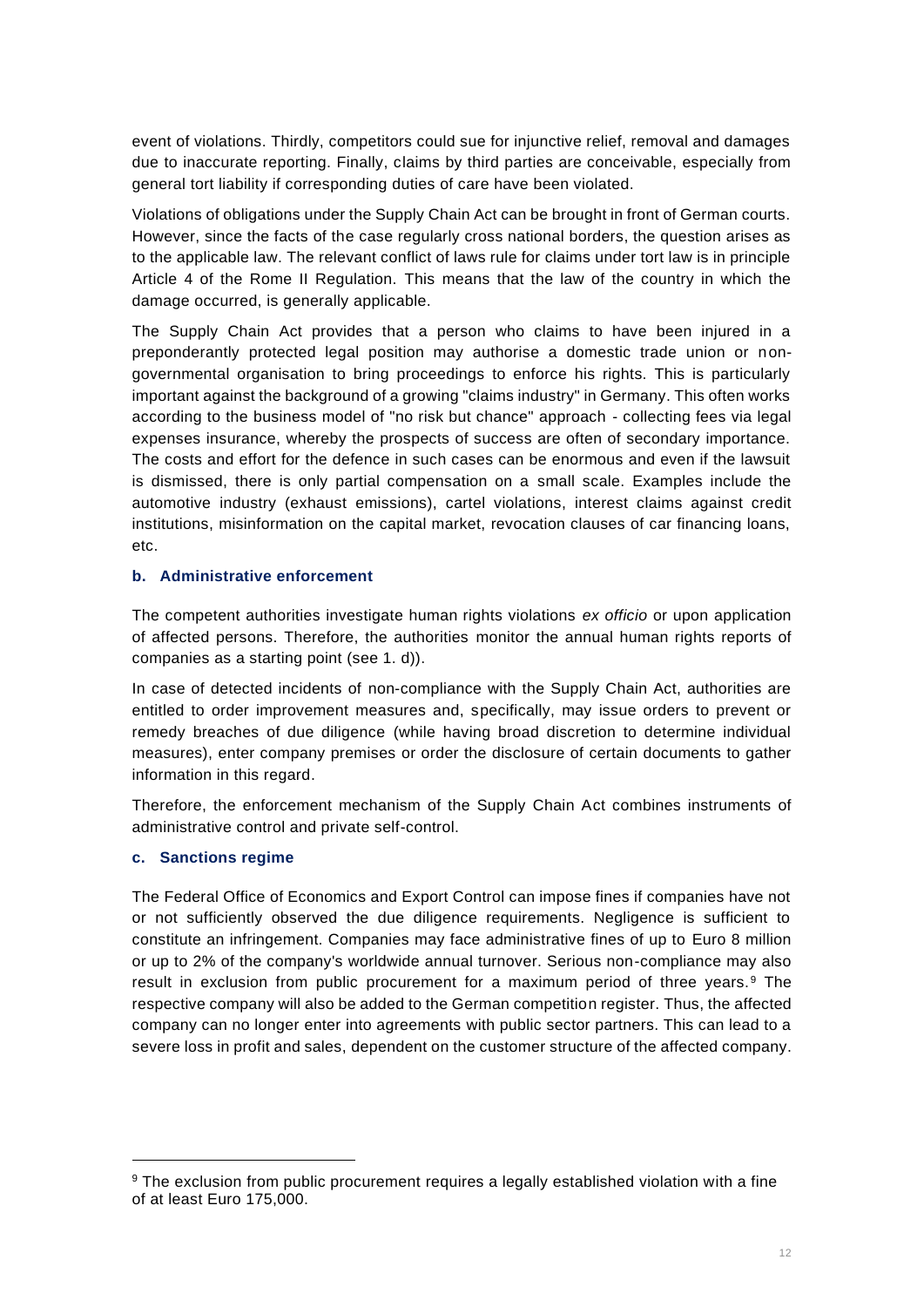For further information, please get in touch with the following or your usual Gleiss Lutz contact:

**Eric Wagner** – Partner, Commercial Law +49 711 8997-248 [eric.wagner@gleisslutz.com](mailto:eric.wagner@gleisslutz.com)

**Marc Ruttloff –** Partner, Regulatory +49 711 8997-169 [marc.ruttloff@gleisslutz.com](mailto:marc.ruttloff@gleisslutz.com)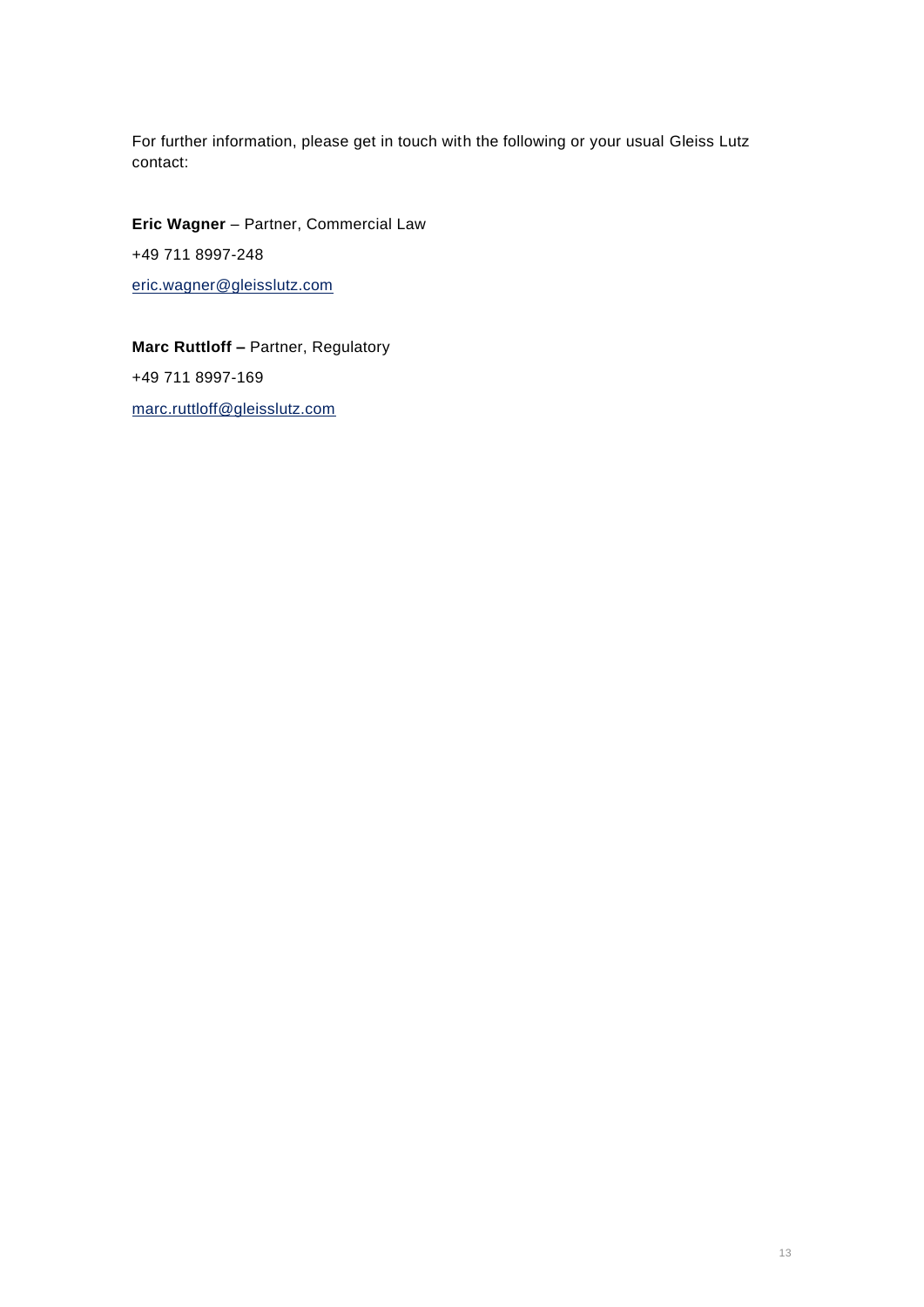# <span id="page-13-0"></span>**ITALY**

#### **1. What rules apply to corporate due diligence?**

Italian law does not establish a specific notion of corporate due diligence nor does it expressly envisage a mandatory due diligence process. However, many legal provisions, albeit indirectly, may encourage companies to adopt and implement due diligence policies and procedures.

Legislative Decree No. 254/2016 on the communication of non-financial information transposes the NFR Directive and, consistently with the European regulation, requires public-interest entities to disclose their policies on environmental and social matters, regarding employees, human rights, anti-corruption and bribery, including also a description of the policies and practices adopted in relation to due diligence processes, albeit without setting out the required detail of their content. Therefore, a benchmark for the implementation of the duty of corporate due diligence is represented by the non-binding reporting standards and guidelines, such as the GRI Standards, the UN Guiding Principles Reporting Framework, the European Commission 2017 Guidelines on non-financial reporting (2017/C 215/01) and the various OECD Guidelines.

Such guidelines provide principles and concrete examples that companies may refer to when implementing and disclosing their due diligence processes. In 2011, the OECD National Contact Point ("NPC") – i.e. the body created by the Italian Government under Law No. 273/2002 to ensure that the OECD Guidelines for Multinational Enterprises are applied in Italy –developed a "Guide to due diligence in the supply chain", with the aim of putting into practice the indications on due diligence contained in the OECD Guidelines and facilitating companies, especially small and medium-sized enterprises, to assess and prevent the risk of negatively affecting the values protected by the OECD Guidelines (human rights, environment, competition, etc.). However, considering the non-binding nature of these standards, the implementation of general due diligence processes is still at an early stage: for instance, according to a recent study, the number of companies that claim to have involved their suppliers in the reduction of environmental impact in Italy does not exceed 10% (10).

An important set of rules that may lead companies to adopt due diligence procedures is Legislative Decree no. 231/2001 ("231 Decree"), governing corporate liability in Italy for certain specified crimes (e.g., bribery, private corruption, manslaughter or bodily injuries caused by negligence of health and safety regulations in the workplace, workers' exploitation, environmental crimes) where those crimes are committed in the interest or to the benefit of a corporate entity by its directors, officers, representatives or employees under their surveillance (11).

<sup>(</sup> <sup>10</sup>) See Consob Call for evidence (26 October 2020), N. LINCIANO, *Sostenibilità e non*‐*financial reporting - Lo stato dell'arte in Italia*.

<sup>(</sup> <sup>11</sup>) Legislative Decree no. 231/2001 does not explicitly include within its scope corporate groups. However, according to the Italian case-law, parent companies can be held responsible for crimes committed within their subsidiaries if the person committing the crime in the latter was also acting on behalf of the parent company and pursuing its interests or a person acting on behalf of the former participated in the crime by providing a contribution to it, including ever merely by providing ideas, suggestions, et. al. (see Court of Cassazione, 20 June 2011, No. 24583).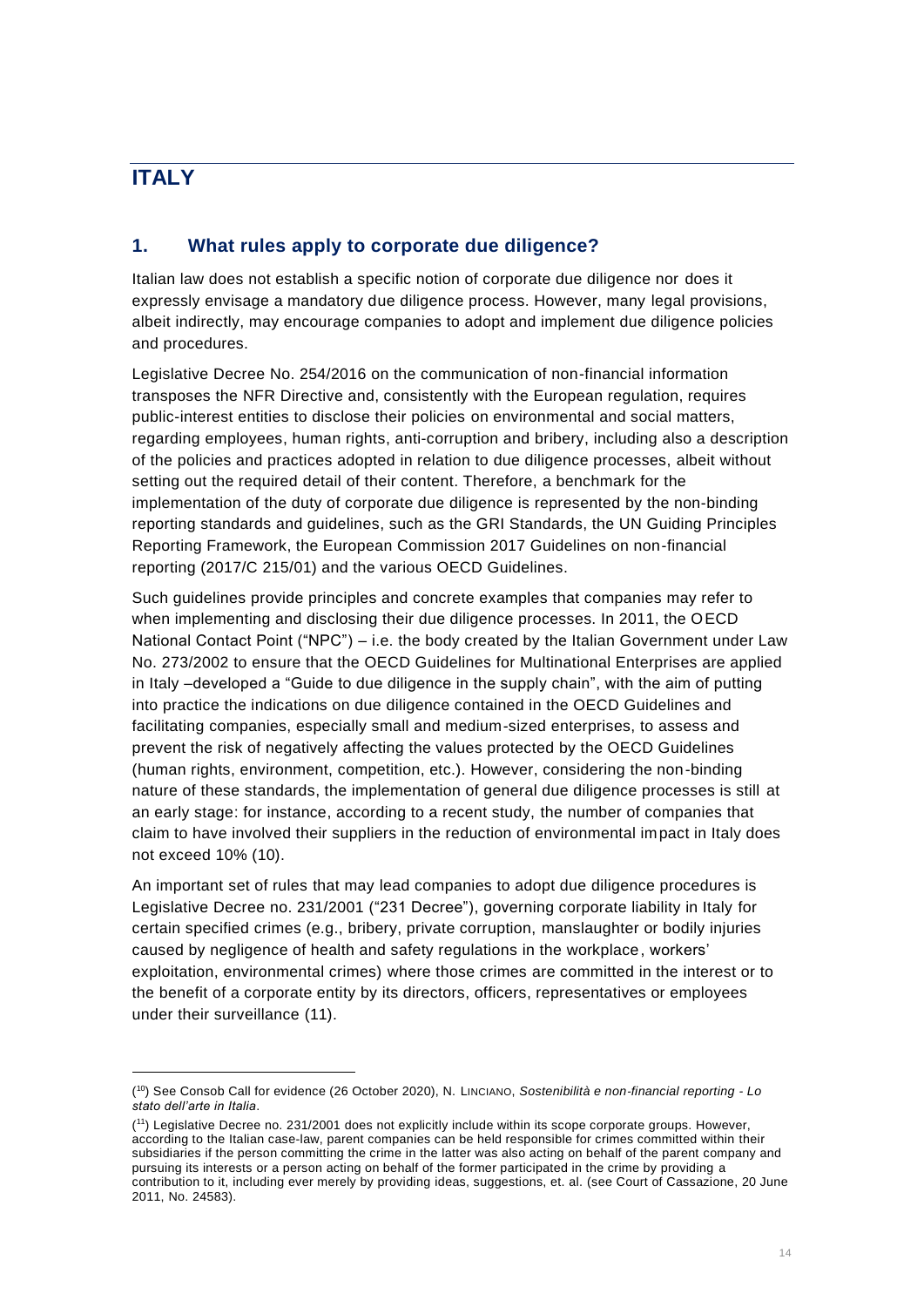For corporate entities not to be held liable under 231 Decree in case one of the foregoing crimes is committed in their interest or to their benefit, their management must have adopted, effectively implement and keep up to date an Organization, Management and Control Model setting out anti-crime protocols ("231 Model") and a Supervisory Body ("Organismo di Vigilanza") must have been appointed to monitor and ensure the company's compliance with it: although the adoption of a 231 Model is not mandatory *per se*, it does however represent the most effective means for avoiding the relevant corporate criminal liability as a demonstration by the company that a compliance system had indeed been implemented in order to prevent crimes of the type occurring (i.e., that there was not a deficiency in their organization in this regard) (12). In this respect, 231 Decree itself does not expressly require the exercise of due diligence on suppliers or human rights and environmental impacts nor more generally does it provide for specific contents which 231 Models should have, but only creates the framework for companies to create a defense against corporate criminal liability: in this respect, the implementation of due diligence procedures can form part of wider anti-crime protocols adopted under a 231 Model.

The 2016 Stability Law (Law No. 208 of 28 December 2015) also introduced in the Italian legal system an innovative discipline of the so-called "benefit companies", a specific model of a profit-making company with the obligation to develop a sustainability strategy, operating in a responsible, sustainable and transparent way towards people, communities, territories and the environment. Although not subject to specific due diligence requirements, benefit companies must be managed in such a way as to balance the interests of shareholders, the purposes of common benefit and the interests of other stakeholders, thus balancing profitmaking interests with the purposes of common benefit.

It should also be noted that there are various sector regulations, including those at regional and municipal level, that govern the exercise of business activities in relation to environmental, social and human rights issues, which could lead companies to adopt specific due diligence processes. One national level example is Legislative Decree No. 81/2008 (TULS Decree) which covers the areas of health and safety at work. The TULS Decree does not expressly refer to due diligence, but requires all public and private Italian companies to draft and update a formal "Risk Assessment Document" containing, inter alia, details of all risks related to health and safety at work, the measures of prevention and protection implemented and the procedures for the implementation of security measures.

Lastly, it should be noted that the Italian Government, under its 2016 National Action Plan on Business and Human Rights, committed, inter alia, to promote a shared understanding of the concept of due diligence and strongly encourage companies to become active in establishing human rights policies and activating due diligence processes throughout the supply chain (13). In this regard, recently over 50 academics and experts published an open letter addressed to the Italian institutions stating that "the time is ripe for Italy to start a policy process towards the adoption of effective legislation on human rights due diligence, in line with its international obligations and with the positive example of other European countries" (14).

 $(1^2)$  Please note that on 30 July 2018 a law proposal was submitted to the Presidency of the Italian Senate (*Disegno di legge n. 726*) aimed at making it compulsory for larger companies to adopt a 231 Model.

<sup>&</sup>lt;sup>(13</sup>) The National Action Plan has recently been placed under public consultation by the Interministerial Committee for Human Rights, in order to collect comments and proposals from various stakeholders, in view of the definition of the second National Action Plan on Business and Human Rights 2021-2026.

<sup>&</sup>lt;sup>(14</sup>) [https://media.business-humanrights.org/media/documents/files/Open\\_letter\\_BHR\\_English.pdf,](https://media.business-humanrights.org/media/documents/files/Open_letter_BHR_English.pdf) 11 November  $2019.$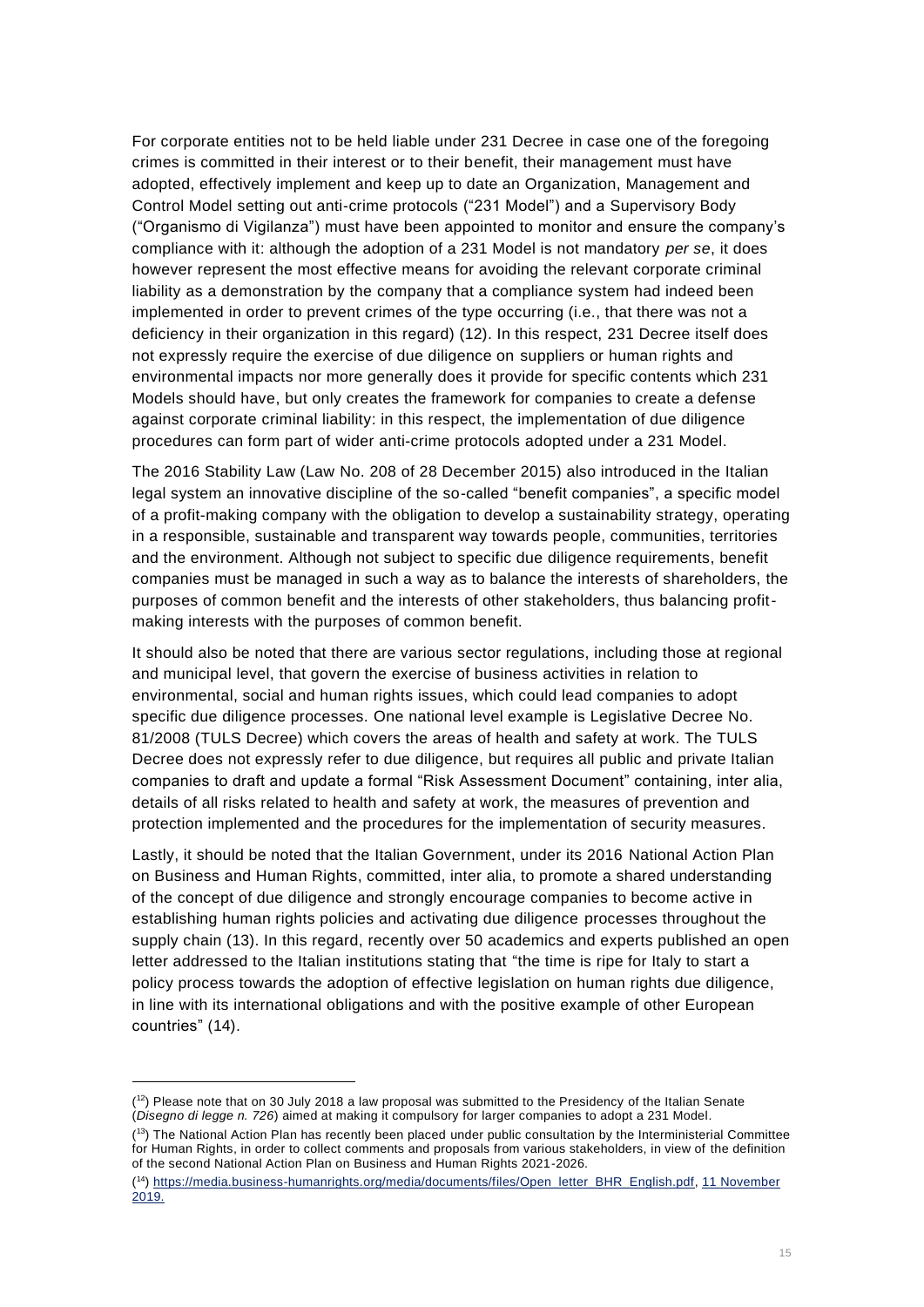### **2. What is the scope of the regulation?**

Consistently with the NFRD, Legislative Decree No. 254/2016 applies exclusively to publicinterest entities – i.e. Italian companies whose transferable securities are admitted to trading on a regulated Italian or EU market, credit institutions, insurance and reinsurance companies – having, individually and/or at a group level, an average of at least 500 employees during the financial year and which, as of the balance sheet date, have exceeded at least one of the two following size limits: (a) balance sheet total: Euro 20,000,000; (b) total net turnover from sales and services: Euro 40,000,000 ( <sup>15</sup>).

As for Legislative Decree no. 231/2001, the regulation applies to entities with legal personality, companies and associations (also without legal personality) for crimes committed in their interest or to their benefit:

- a) by persons who hold representative, administrative or managerial positions in the entity or in one of its organizational units with financial and functional autonomy, as well as by persons who exercise, also de facto, the management and control of the entity;
- b) by persons subject to the management or supervision of one of the persons mentioned in letter a).

With regard to the TULS Decree on health and safety at work, the Risk Assessment Document is mandatory for all companies that have at least one employee or one collaborator.

## **3. What measures and best practices can be adopted to implement corporate due diligence duties?**

As mentioned above, both the NFRD and Legislative Decree No. 254/2016 only provide for a disclosure obligation. However, despite due diligence in this context being mainly about reporting, companies – also in order to ensure an effective disclosure – may anyway implement due diligence processes into broader enterprise risk management systems, as recommended for instance by the OECD Due Diligence Guidelines for Responsible Business Conduct ("RBC"). In particular, such Guidelines recommend companies to adopt RBC policies in order to prioritize risks in conducting the corporate due diligence and approaching stakeholders, explaining why some risks are considered more significant than others and how the company intends to take action on its value chain and business relationships.

Furthermore, companies could implement due diligence standards in their value chain, by (i) including specific clauses in the supply agreements aimed at ensuring compliance with environmental and human rights related regulations and principles, (ii) implementing measures to control the work of suppliers and (iii) setting up an enforcement system to monitor the adequate preparation and implementation of procedures (16).

<sup>(</sup> <sup>15</sup>) Based on the information available on Consob's website, as of 31 December 2020, 204 entities had published the non-financial statement.

<sup>(</sup> <sup>16</sup>) In this regard, see ASSONIME, *Doveri degli amministratori e sostenibilità*, *Note e Studi 6/2021*, 18 March 2021, 33-34, according to which this discipline should only be addressed to *(i)* companies or groups of significant size having the economic power to impose contractual rules on their suppliers, and *(ii)* suppliers who are in a situation of economic dependency *vis-à-vis* large companies.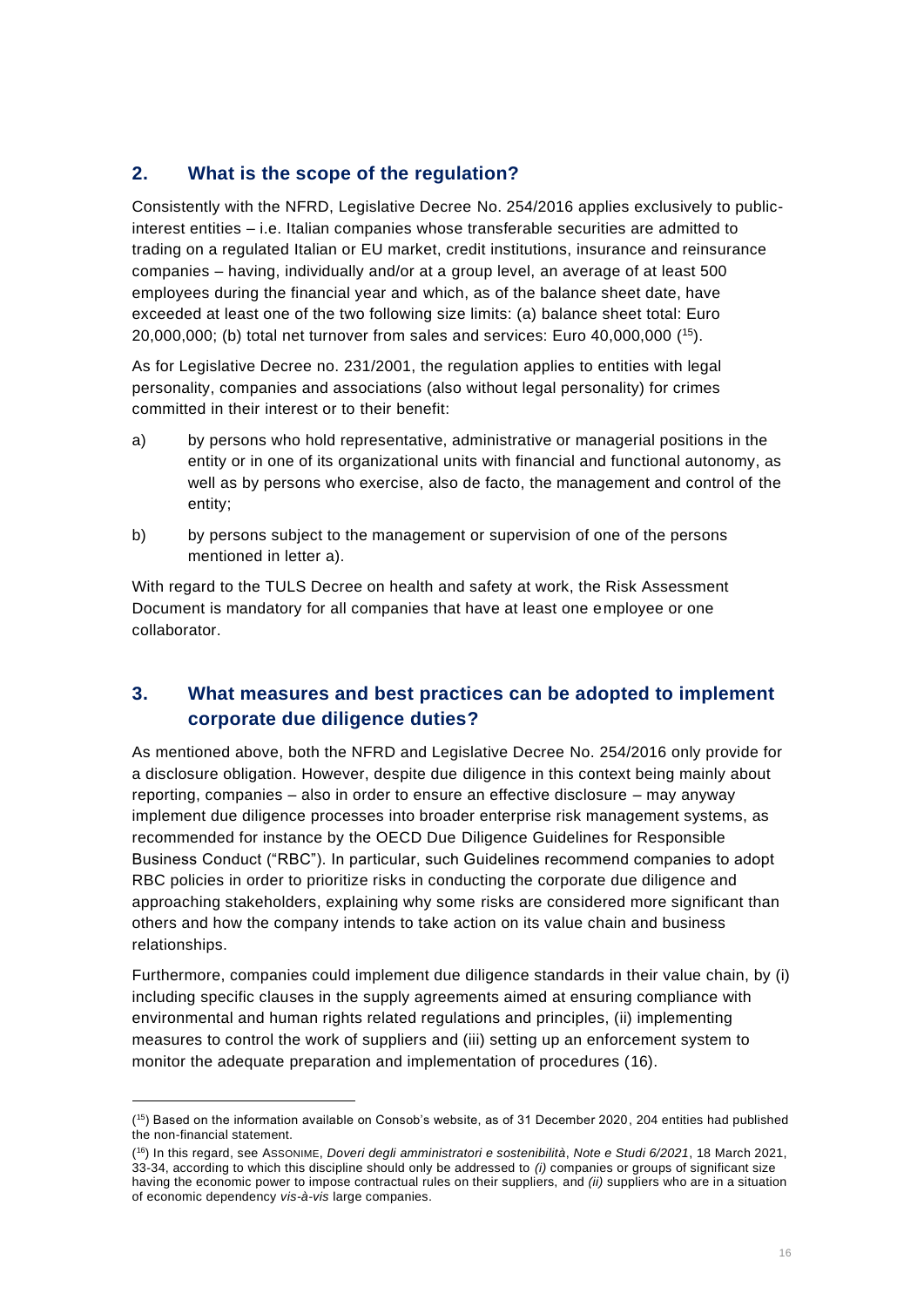Another measure that companies could implement is the adoption of the 231 Model to minimize the risk of liability for bribery, private corruption, workers' exploitation, and environmental crimes. As mentioned above, although Legislative Decree no. 231/2001 does not expressly provide for a mandatory due diligence process, the adoption of a 231 Model requires that both a risk assessment activity be performed and protocols and decisionmaking processes be set so that the foregoing crimes can be prevented. This usually involves also the adoption by the company of a "code of conduct" or "code of ethics" bringing together all the values that the company recognizes and shares, as well as the responsibilities that it assumes, both inside and outside its organization (including relationships with public institutions, local communities, customers and suppliers).

In addition to other measures provided by sector regulations – including those specifically concerning state-owned companies and governing the assignment and management of public supply and service agreements – companies must also adopt a Risk Assessment Document in order to comply with the TULS Decree on health and safety at work . Such Document must identify and describe all the risks related to health and safety at work, as well as the prevention and protection measures and the procedures for implementing them.

### **4. What are the enforcement measures and consequences in case of violation?**

With regard to non-financial information disclosure duties, Legislative Decree No. 254/2016 provides that a pecuniary administrative sanction ranging from Euro 20,000 to Euro 100,000 can be applied by Consob on directors of public-interest entities when, inter alia, the individual or consolidated non-financial statement filed with the Companies' Register does not comply with the Decree's requirements. The same penalty can be applied to members of the control body who, in breach of their supervisory duties, fail to report to the shareholders' meeting that the individual or consolidated non-financial statement does not comply with the above-mentioned requirements. If the statement contains material untrue facts or if it omits significant material facts, directors and members of the control body of the public-interest entity are subject to a pecuniary administrative sanction ranging from Euro 50,000 to Euro 150,000. Furthermore, other pecuniary administrative sanctions can be applied to external auditors who fail to comply with their certification duties.

In relation to non-financial information disclosure, a non-judicial dispute settlement mechanism is also envisaged under the OECD Guidelines for Multinational Enterprises, which allows the stakeholders who have been affected by a non-compliant behavior to bring the issue to the attention of the Italian National Contact Point ("NPC"). The NPC has the role of mediating between the parties to reach an agreement, adopting all the actions useful for dialogue and the settlement of the dispute.

As for Legislative Decree no. 231/01, the law sets out a range of sanctions in case one of the crimes entailing corporate liability is committed in the company's interest or to its benefit by the individuals indicated in para. 2 above and the company either had not adopted or had ineffectively implemented a 231 Model. In this connection, applicable penalties comprise: (i) monetary fines and (ii) forfeiture of the proceeds of the crime. Other sanctions, such as (iii) disqualification sanctions (such as debarment from carrying out the activity; suspension or revocation of authorizations, licenses or grants functional to the perpetration of the offence; prohibition on contracting with the public administration, except for obtaining a public service; exclusion from facilitations, financing, contributions or subsidies and possible revocation of those already granted; prohibition on advertising goods or services)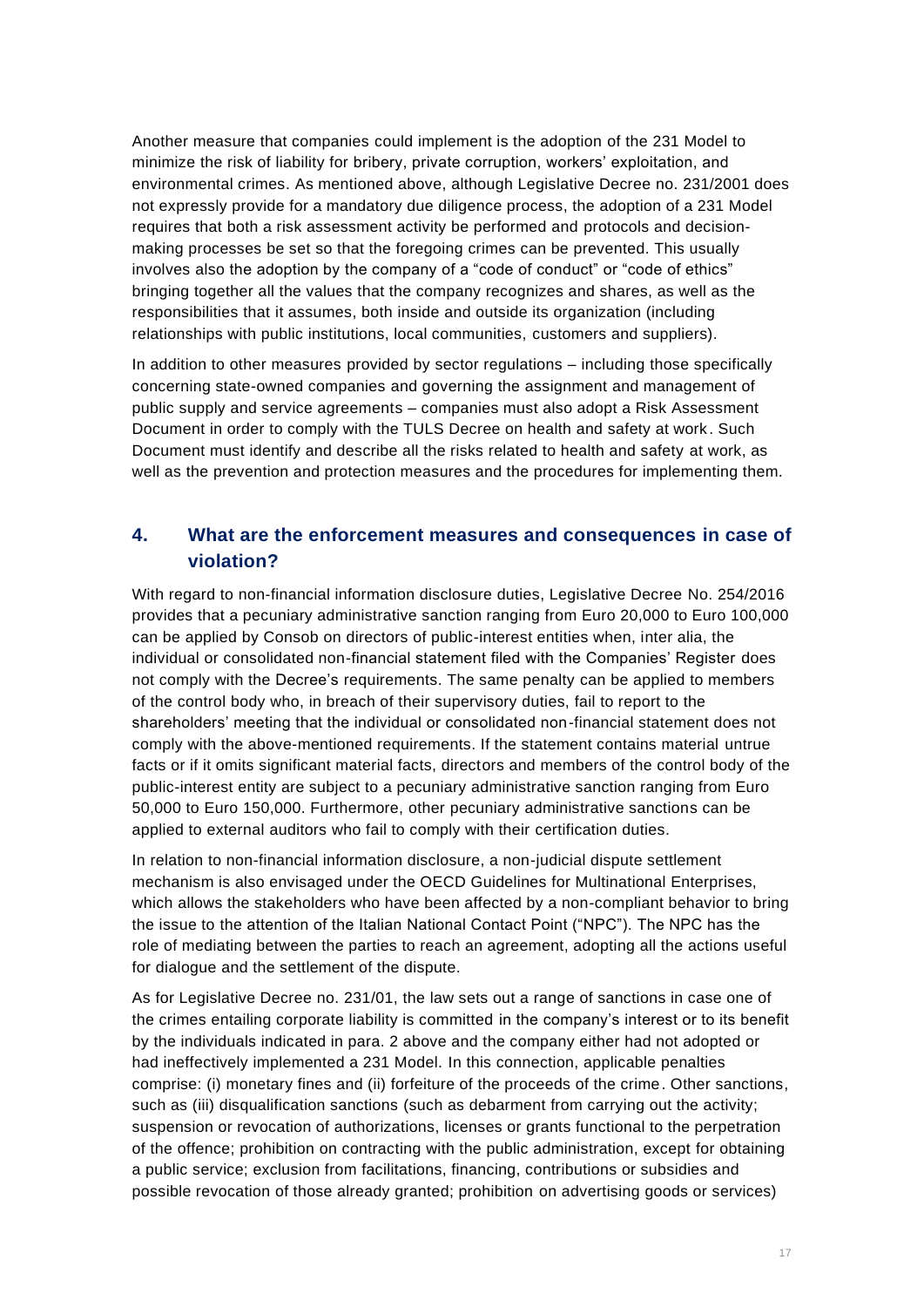and (iv) publishing of the conviction judgement, may apply only if specifically provided for the relevant crime itself..

With regard to the sanctions envisaged under the TUSL Decree for failure to adopt or properly implement the "Risk Assessment Document", the employer is sanctioned with house arrest for between 3 and 6 months or with a fine ranging from Euro 2,792.06 to Euro 7,147.60 and with a fine ranging from Euro 2,233.65 to Euro 4,467.30, respectively.

In addition to the above-mentioned enforcement measures and sanctions, and to any other sanction provided by sector regulations, also civil liability cannot be excluded. Even though, to date, there is no known case law specifically concerning the violation of corporate due diligence duties, in some criminal and civil cases the lack of control on third party suppliers or the absence of adequate internal procedures has been used by Courts to establish the negligence and, correspondingly, the liabilty of companies' management.

For instance, in a recent case involving, inter alia, Ferrovie dello Stato S.p.A. in relation to the derailment of a train coach which caused the death of 32 people, the top management of the company was found liable for the crime of train wreck committed by negligence also for not having carried out appropriate checks relating to the maintenance history of the wagons provided by foreign suppliers. Indeed, according to the Supreme Court if proper controls had been diligently carried out on suppliers, top management would have found that there were previous incidents related to the supplied coaches, which should have led to a change in the supply strategy and maintenance activities (17).

Given these established principles of the Italian legal system, it is reasonable to envisage that the introduction of new obligations on corporate due diligence might lead to an extension of the potential liability for sanctions and damages, the scope of which will be defined also in the light of the experience acquired and of any case law.

<sup>(</sup> <sup>17</sup>) See Supreme Court (*Corte di Cassazione*), Criminal Section (Sez. IV), ruling 7 September 2021, no. 32899. More in general, it is also worth recalling some Italian case law related to environmental damages and work safety: *(i)* Ikebiri Community v. ENI and NAOC: civil proceedings started by Timi (as a representative of the Nigerian Ikebiri community) claiming breach of human and environmental rights against ENI (an Italian stateowned energy company) and NAOC (ENI's Nigerian subsidiary). The lawsuit was based on the rupture of oil pipelines, which affected the community's life and damaged wildlife and vegetation. The trial began before the Court of Milano and ended in 2019, following a confidential settlement agreement between the Ikebiri community and NAOC (supported by ENI); *(ii)* the ILVA case (so-called "Ambiente svenduto"): on 31 May 2021, the First-Instance Court of Taranto sentenced to jail several former managers of ILVA for the crimes of environmental disaster, manslaughter, and fraudulent failure to implement safety precautions at work in relation to the effects of toxic emissions from the ILVA steelworks in Taranto. Pursuant to Legislative Decree no. 231/01, the Court also imposed a Euro 4 million fine on ILVA, and ordered the forfeiture of ILVA's facilities for the crime of environmental disaster as well as the forfeiture of the proceeds of the crime amounting to Euro 2.1 billion . The case was also submitted before the European Court of Human Rights (*Cordella and Others v. Italy (applications nos. 54414/13 and 54264/15) ECHR (2019)*), which concluded that the entire population was living in an area at risk and that the applicants had not had available an effective remedy enabling them to raise with the national authorities their complaints concerning the fact that it was impossible to obtain measures to secure decontamination of the relevant areas; *(iii)* the ThyssenKrupp case: Italian Courts recognized the company's liability pursuant to Legislative Decree no. 231/2001 in relation to the fire which occurred at the Turin steel plant in December 2007, in which seven workers lost their lives. The final ruling of the Court of Cassazione concluded that the entity was liable also in light of the inadequate implementation of the 231 Model at the time of the accident.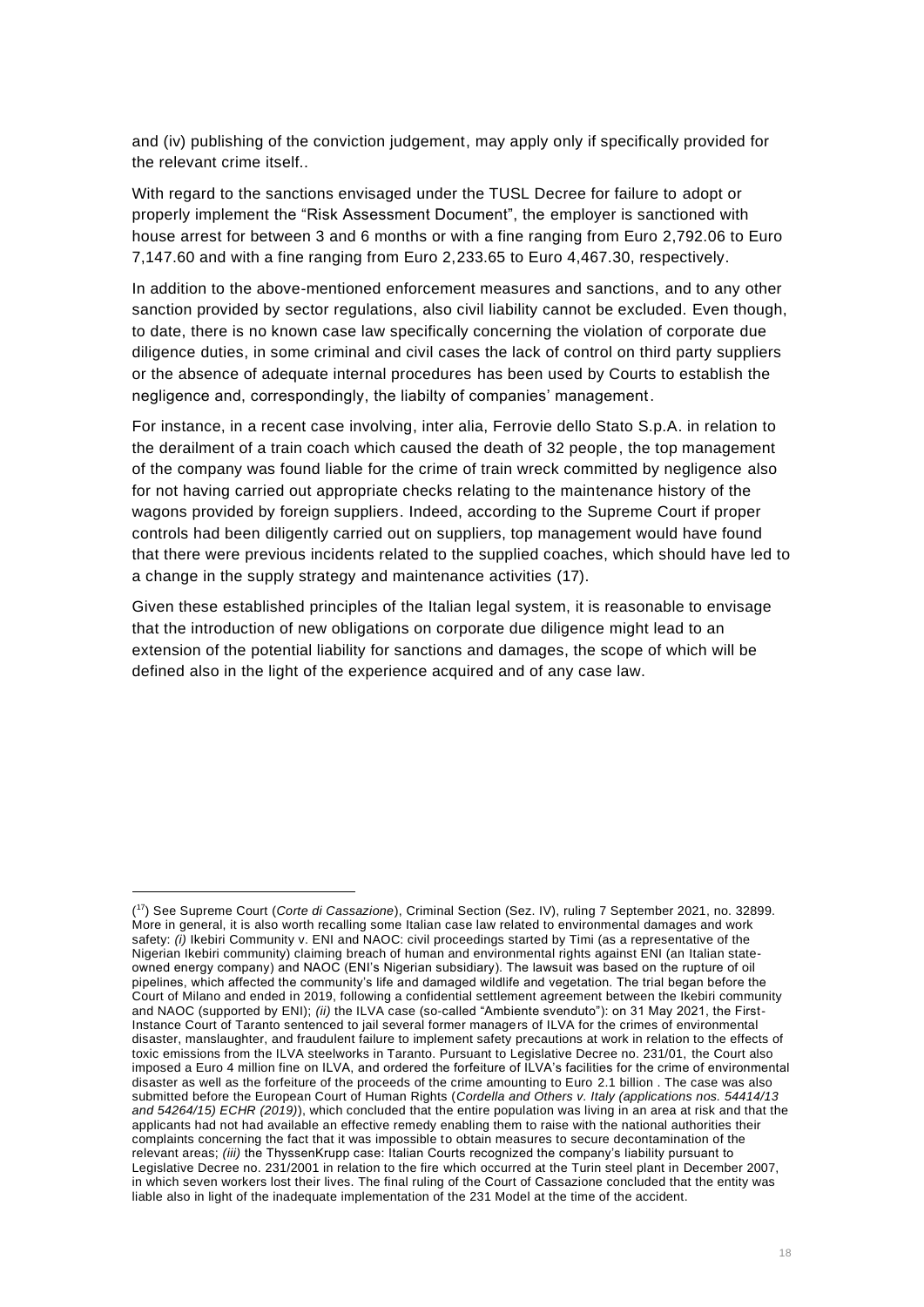For further information, please get in touch with the following or your usual Chiomenti contact:

**Maria Carmela Falcone** – Senior Associate, Capital Markets/Corporate Finance +39.06.46622.703 [mariacarmela.falcone@chiomenti.net](mailto:marco.nicolini@chiomenti.net)

**Paolo Valensise** – Partner, Corporate M&A [+39.06.46622.263](telto:+39.06.46622.263) [paolo.valensise@chiomenti.net](mailto:paolo.valensise@chiomenti.net)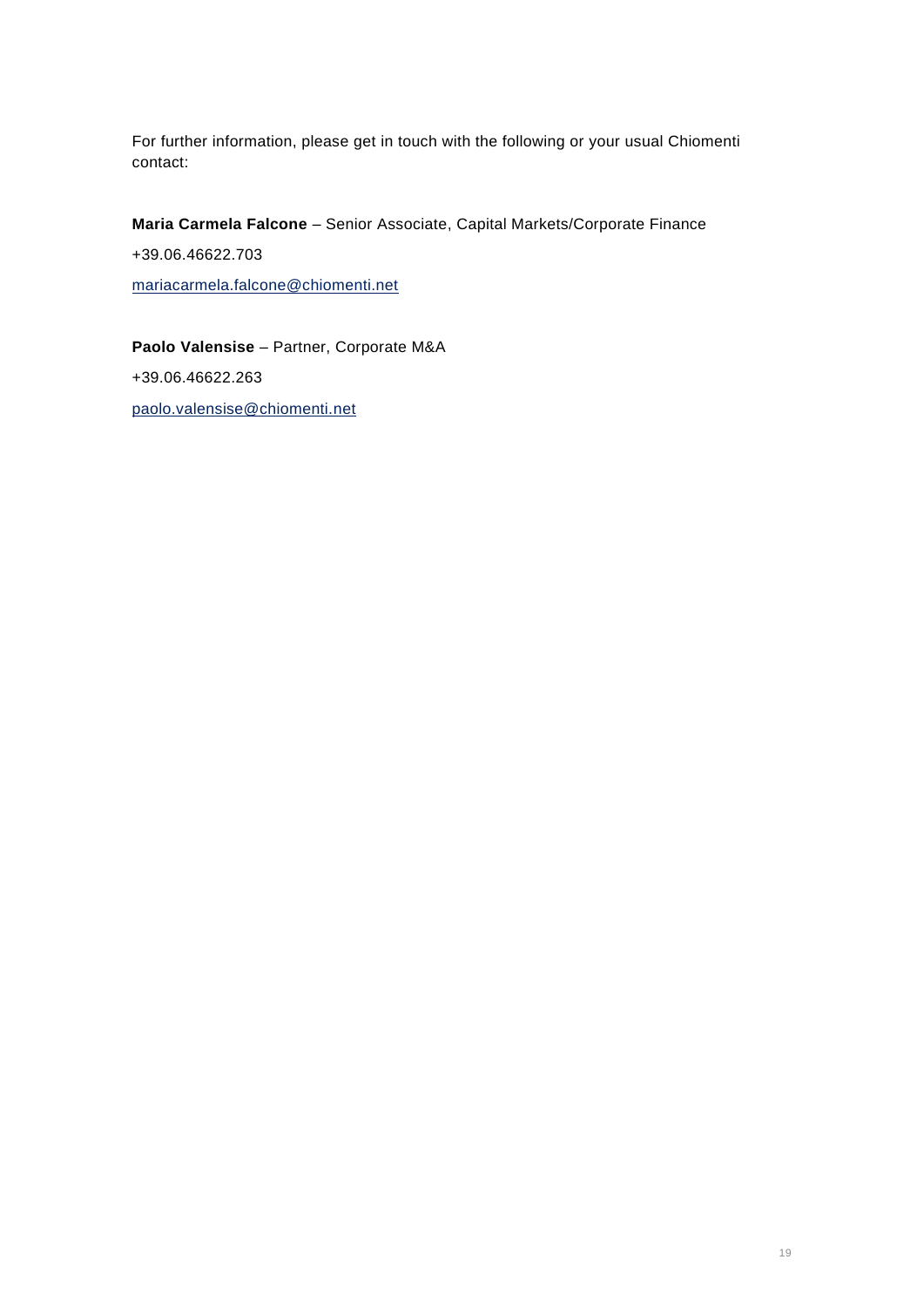# <span id="page-19-0"></span>**SPAIN**

#### **1. What rules apply to corporate due diligence?**

Spain does not have a specific law for corporate due diligence on human rights and the environment although the Regulatory Plan for 2022 foresees its enactment.

However, Spanish companies are directly or indirectly obliged to fulfill corporate due diligence standards in managing and governing the effect their activity has on human rights and the environment, particularly those provided in the following EU or Spanish regulations:

- (i) Spanish Criminal Code.
- (ii) Spanish Companies Act.
- (iii) Good Governance Code of Listed Companies.
- (iv) Act 11/2018, on disclosure of non-financial and diversity information.
- (v) Taxonomy Regulation (2020/852/EU) and its delegated acts.
- (vi) SFDR Regulation (2019/2088/EU).

#### **2. What is the scope of the regulations?**

- **(i)** The **Spanish Criminal Code** regulates corporate criminal liability and the resulting duties to prevent criminal offenses (compliance systems), particularly for acts involving corruption, bribery, money laundering, tax and environmental offenses, public health, human trafficking, and the sexual exploitation of children. This has generated compliance systems within corporations to manage the risks of criminal liability.
- **(ii)** The **Spanish Companies Act** ("SCA") is addressed to Spanish public limited companies (SA)—including listed and unlisted companies—and Spanish private limited companies (SL). The SCA provides that:
	- Directors' remuneration must be "*designed to promote the long-term profitability and sustainability of the company"*.
	- In listed companies, (a) the sustainability policy must be approved by the board of directors as a whole and (b) the remuneration policy for directors must guarantee sustainability in the long term and must identify the objectives linked to variable remuneration, including social responsibility criteria.
- **(iii)** The **Good Governance Code of Listed Companies** is addressed to Spanish listed companies, and it includes a set of recommendations for good governance (*soft law*). The code is based on the principle of voluntary compliance, subject to the rule of "comply or explain," where a listed company can choose whether to apply a given recommendation but is obliged to inform the market and explain the reasons for its decision.

The code understands that the board of directors "*should be guided at all times by the company's best interest, understood as the creation of a profitable business that promotes its sustainable success over time, while maximizing its economic value*."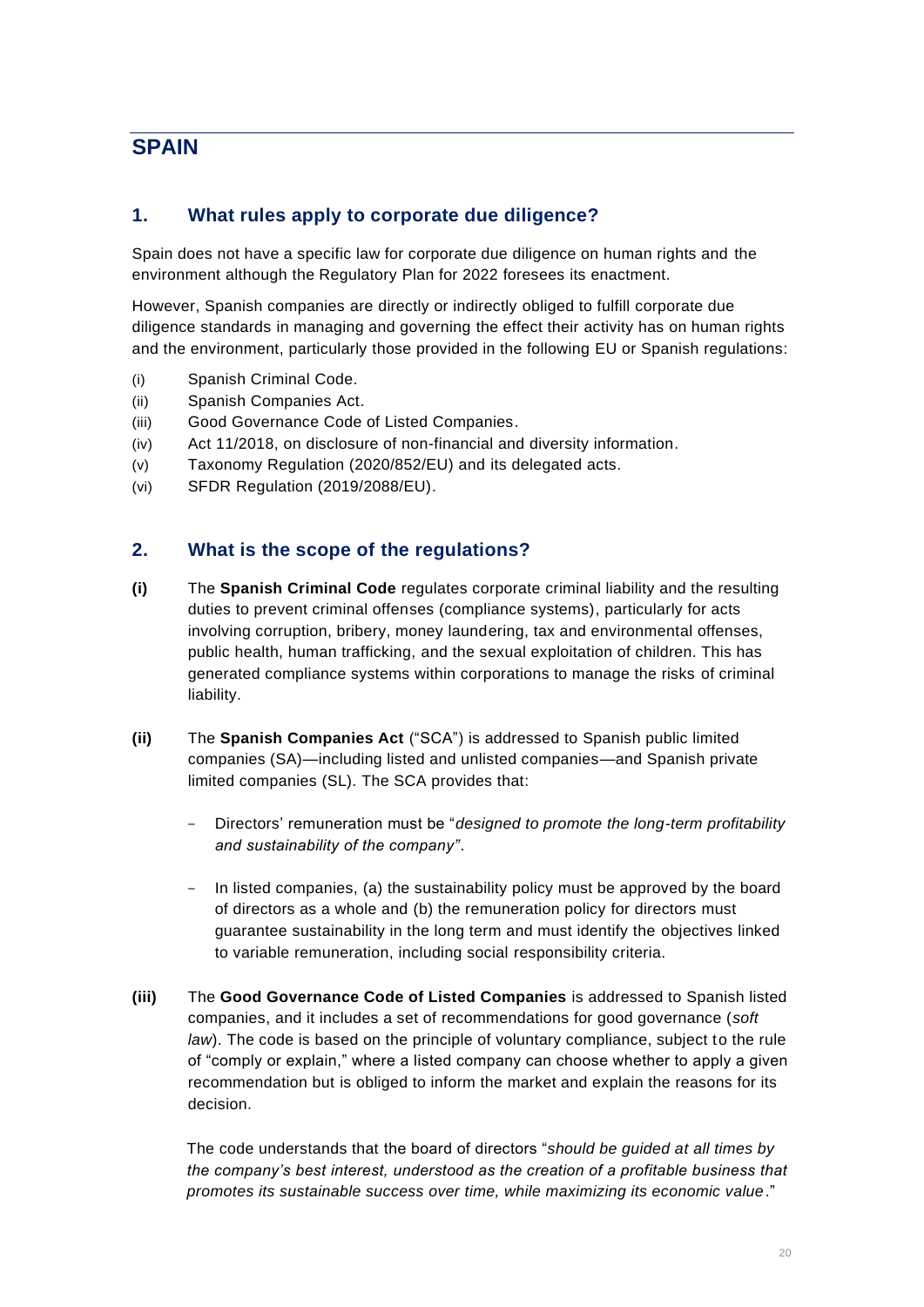In pursuing the corporate interest, the board of directors should "*strive to reconcile its own interest with the legitimate interests of its employees, suppliers, clients and other stakeholders, as well as the impact of its activities*" (Recommendation 12)*.*

Given the importance of topics related to sustainability and social and environmental aspects or corporate governance, listed companies are encouraged to identify and assign specific functions in this area to a special committee (which could be the audit committee, the nomination committee, a sustainability or corporate social responsibility committee, or another *ad hoc* committee), or to split those functions between several committees (Recommendation 53). The code suggests a list of the functions that can be assigned to those committees (Recommendation 54).

- **(iv) Act 11/2018** incorporates the Non-financial Reporting Directive (2014/95/EU) and requires that large companies provide a report on non-financial information, which must be put to shareholder vote as a separate point in the annual general meeting. Specifically, this obligation affects companies with more than 250 employees that:
	- are considered public interest entities under the legislation on auditing of accounts (except entities that qualify as small and medium-sized companies under Directive 34/2013/EU); or
	- meet, on the closing date of each of them, at least one of the following circumstances: (a) total assets exceed Euro 20,000,000; or (b) net amount of the annual turnover exceeds Euro 40,000,000.

Content of the non-financial information includes corporate due diligence procedures. The report must describe the following:

- The corporate business model (business environment, organization and structure, markets in which the entity operates, objectives and strategies , and main factors and trends that may affect its future evolution).
- The corporate policies and the results of due diligence procedures, including non-financial key performance indicators to enable the monitoring and evaluation of progress and to promote comparability between companies and sectors, using as a basis reference frameworks such as the UN Guiding Principles for company and human rights and the OECD Guidelines for Multinational Corporations.
- Environmental impacts; social and personnel-related impacts (comprising aspects such as the "wage gap" and the implementation of labor disconnection policies); respect for human rights; fight against corruption and bribery; and social contribution and impacts. This information must include not only company commitments to sustainable development, but also the management of subcontracting and suppliers, impacts on consumers, and tax policies.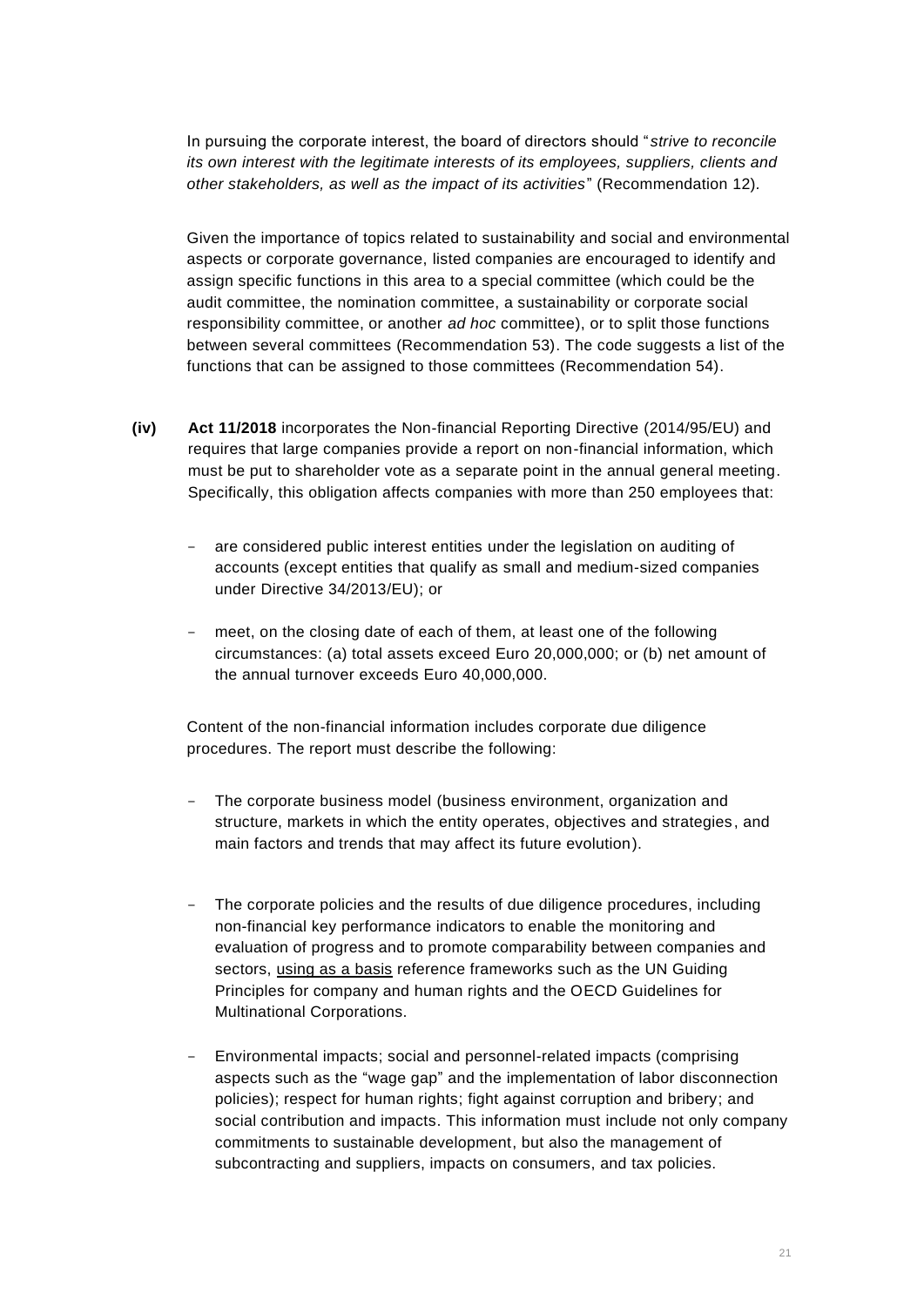The information on the non-financial key performance indicators must comply with the European Commission guidance and must be verified by an independent provider. It must be made available to the public free of charge and be easily accessible on the company's website within six months after the date of the end of the financial year and for a five-year period.

**(v) EU Taxonomy Regulation** and its delegated acts are intended to provide business and investors with a common language to identify whether an economic activity is environmentally sustainable. It relates to **EU ESG disclosure regulation** as it obliges financial market participants and large public interest entities to make statements about how their financial products and activities align with the taxonomy it specifies.

EU taxonomy and disclosure regulation indirectly affects the standards of conducting business by establishing that an activity will only be considered environmentally sustainable ("green") if it is carried out in compliance with (a) the OECD Guidelines for Multinational Enterprises; (b) the UN Guiding Principles on Business and Human Rights; (c) the International Labour Organization's Declaration on Fundamental Principles and Rights at Work; and (d) the International Bill of Human Rights (the so-called "Minimum Safeguards"). Recital 35 of the EU Taxonomy Regulation clarifies that these Minimum Safeguards should be applied in addition to more stringent requirements on environment, health and safety, and social sustainability set out in EU law.

In practice, companies financed by corporations subject to EU taxonomy and disclosure regulations must put due diligence procedures in place to guarantee that their activities comply with the Minimum Safeguards so they can be considered environmentally sustainable.

#### **3. What measures and best practices can be adopted to implement corporate due diligence duties?**

Reporting means that there are actions and a management process on which to inform. Non-financial reporting should not be an *ad hoc* exercise to fulfill the obligation to inform, but rather a consequence of the exercise of applying due diligence procedures and a valid, effective and efficient standard of conduct to manage the impacts of corporate economic activity on the environment and on human rights.

For this purpose, the advisable approach is to apply the international standards incorporated into Spanish legislation itself: the UN Guiding Principles or the OECD Guidelines or both. In practice this will involve executing:

- An analysis of the risks of the activity of companies in relation to the environment and human rights, and prioritization according to their seriousness and probability, both in the operational area of (a) the company and its subsidiaries and, at least, of (b) its suppliers and direct trading partners.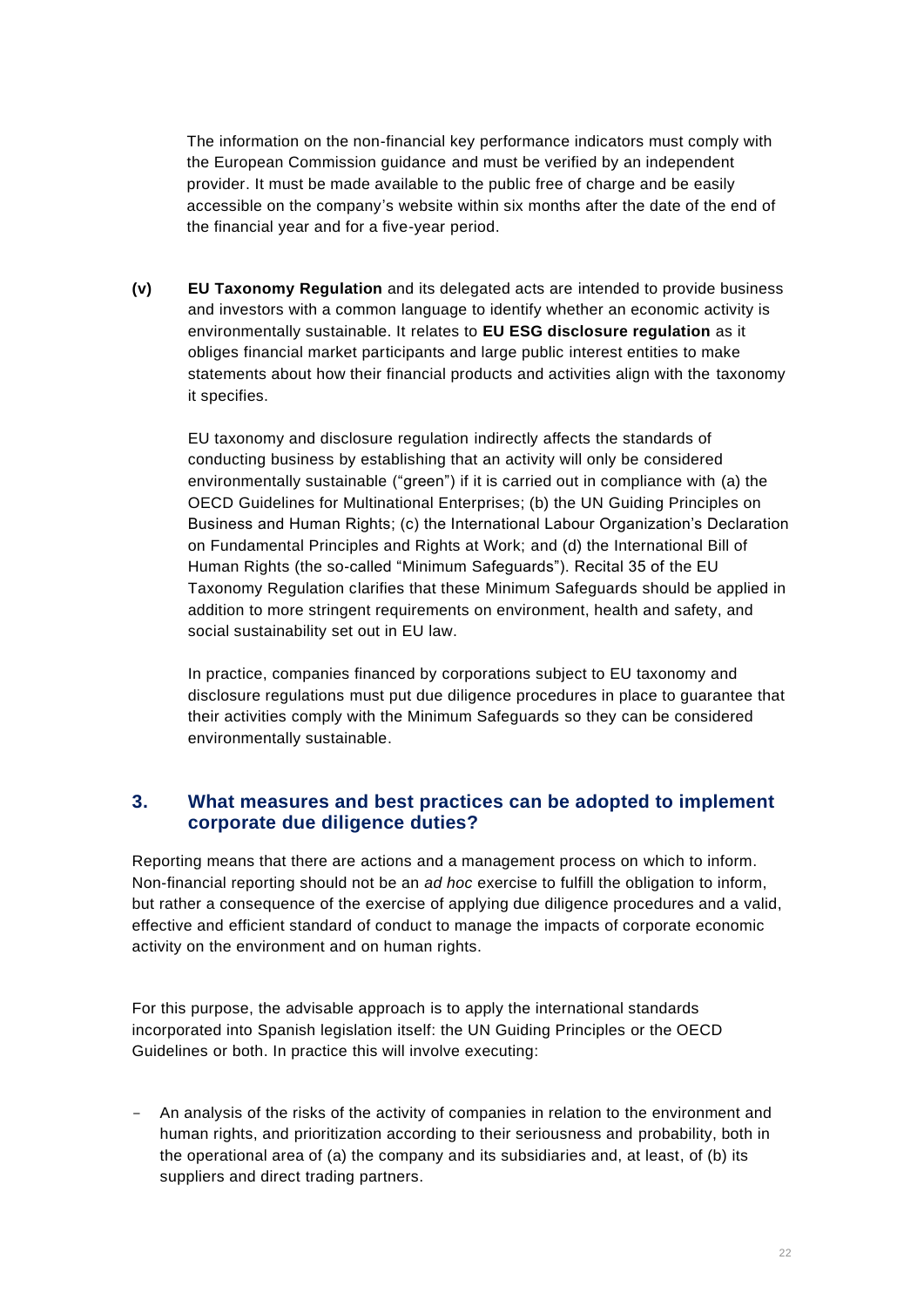- The adoption and execution of the appropriate actions to prevent and mitigate the risks identified. The prior consultation of interest groups affected by these risks is advisable.
- The establishment of channels for reporting and remedying potential violations.
- A system of accountability and information for all interest groups regarding the due diligence processes and mechanisms implemented and for surveillance and monitoring of their fulfillment and periodic review.

Many companies probably assess the usefulness of delegating these functions to a board committee (either a specific committee or one of the existing committees such as the audit committee) or of employing one or more experts in this respect who report to the management body (e.g., a Chief Sustainability Officer or a Chief Diversity Officer).

The inclusion in the due diligence system of a review of the contractual terms of the company's supply chain is also considered a good practice. This will facilitate the ability to agree on certain shared standards of diligence and a framework of collaboration and vigilance for their fulfillment for the purpose of ensuring valid standards of environment management, health, employment and respect for human rights.

The increased focus on ESG issues by stakeholders has contributed to a rise in shareholder activism (particularly concerning climate-related issues). Fostering a strong engagement policy with shareholders and stakeholders (e.g., employees, suppliers, customers and creditors) helps mitigate this risk as it allows the board to develop a balanced understanding of their views. Afterwards, the board must provide feedback to shareholders and stakeholders and report on how it has considered their views when making decisions.

All these measures are advisable, even necessary, for companies that do not reach the thresholds of the reporting obligation for three reasons:

**(i) ESG factors increasingly drive financing strategies**. Banks, investors and funds no longer make their investment/lending decisions based exclusively on financial parameters. They also consider environmental, social and governance issues, which means companies must be ready to provide clear and complete information on these matters.

Existing EU taxonomy regulations, directly applicable in Spain since January 1, 2022, establish the criteria to determine whether an economic activity is "environmentally sustainable." To be considered "green," an economic activity must meet the social requirements considered Minimal Safeguards (see previous description in section 2 above).

**(ii) The "contagious effect" of other neighboring jurisdictions**. Commercial relations on the European market where our German, French and Norwegian neighbors already have specific domestic rules for supply chain management have a contagious effect on companies that operate outside these countries. Thus, for example, the German Act applies directly to Spanish corporate groups that have a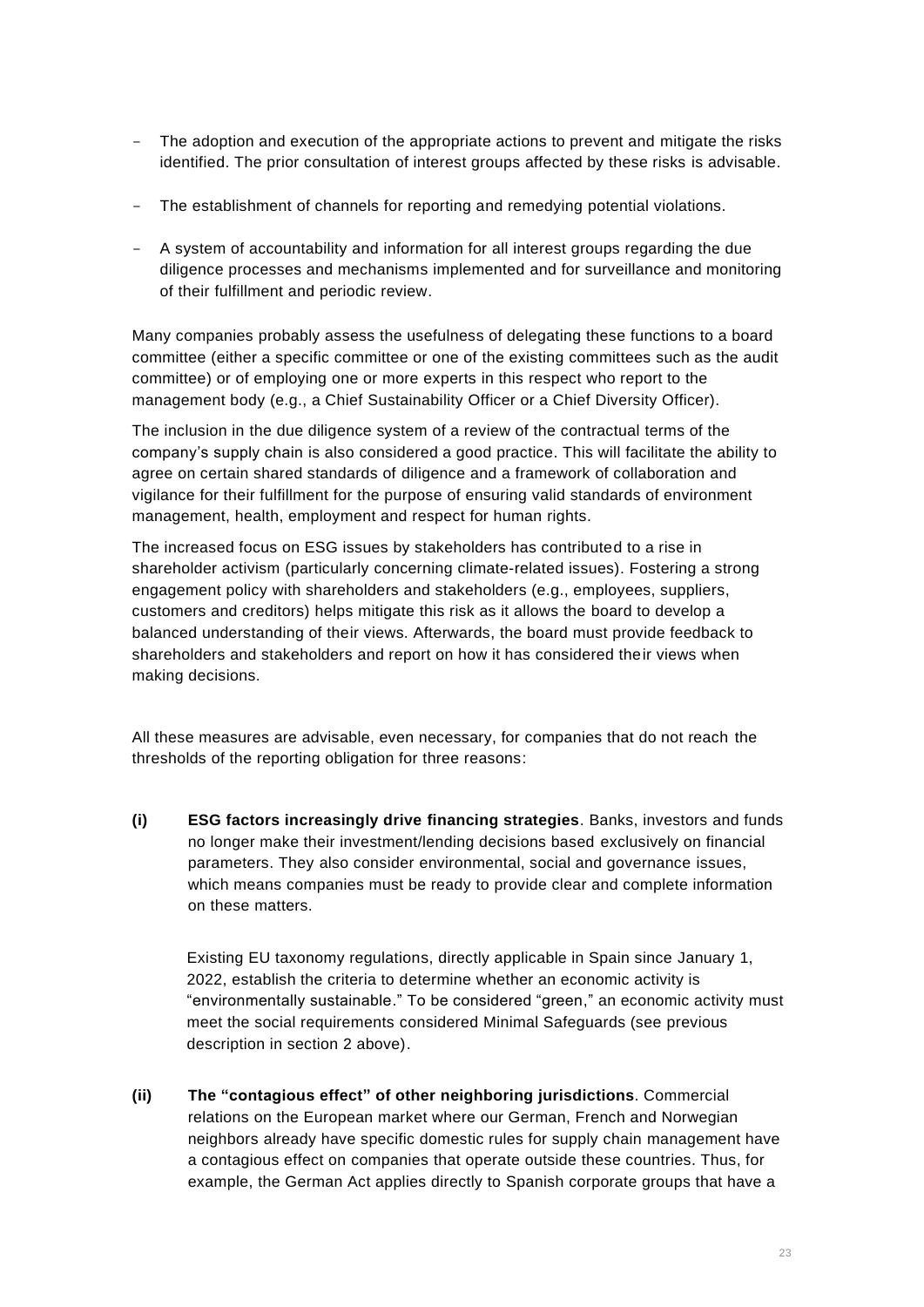subsidiary on the German market or that are a subsidiary of a German group that meets the thresholds of number of employees previously mentioned. However, it also has important effects on any Spanish company that is a supplier of a German company bound by that legislation: they will be scrutinized as a direct, or even indirect, supplier. In practice, this means that the Spanish company must conduct an analysis of its own standard of conduct in relation to human rights and environmental management so as to be able to confront the contractual changes that may be required of it by its German customer for the purpose of securely maintaining their commercial relations.

**(iii) Progress of EU and domestic legislation**. In March 2021, the European Parliament approved, on its own initiative, a Proposal for a Corporate Due Diligence and Accountability Directive to establish a European legislative standard of corporate due diligence (a) to ensure that companies fulfil their duty to respect human rights and the environment, (b) to permit the accountability of companies for damage resulting from violations and abuses, and (c) for its extension to the global market through supply chains and corporate organization structures. The European Commission is responsible for converting the Proposal into legislation. For this purpose, it is working on a text which, in principle, it will submit to the Parliament in March 2022.

In Spain, the Annual Legislative Plan for 2022 includes the Government's intention to promote a legislative initiative regarding due diligence and corporate accountability for the impacts on human rights and the environment in line with the legislative trend in our neighboring countries which have already passed specific legislation introducing a binding standard of conduct (France, Germany, Norway) or have planned legislative initiatives in this respect (the Netherlands, Austria and Belgium).

#### **4. What are the enforcement measures and consequences in case of violation?**

Enforcement measures must be analyzed on a case-by-case basis. In addition to the specific liability for the breach of sectoral rules (e.g., in the area of the environment or of the regulation of prospectuses in securities market legislation) contractual and civil law actions against companies or its directors (as applicable) potentially come from:

- customers claiming a material defect, challenging sales contracts due to fraudulent misrepresentation or asserting claims arising from pre-contractual liability;
- investors claiming misrepresentations;
- claims relating to suppliers (e.g., recourse claims for reputational damage on a contractual basis or contractual termination rights in the event of violations);
- competitors suing for injunctive relief, removal and damages due to inaccurate reporting; and